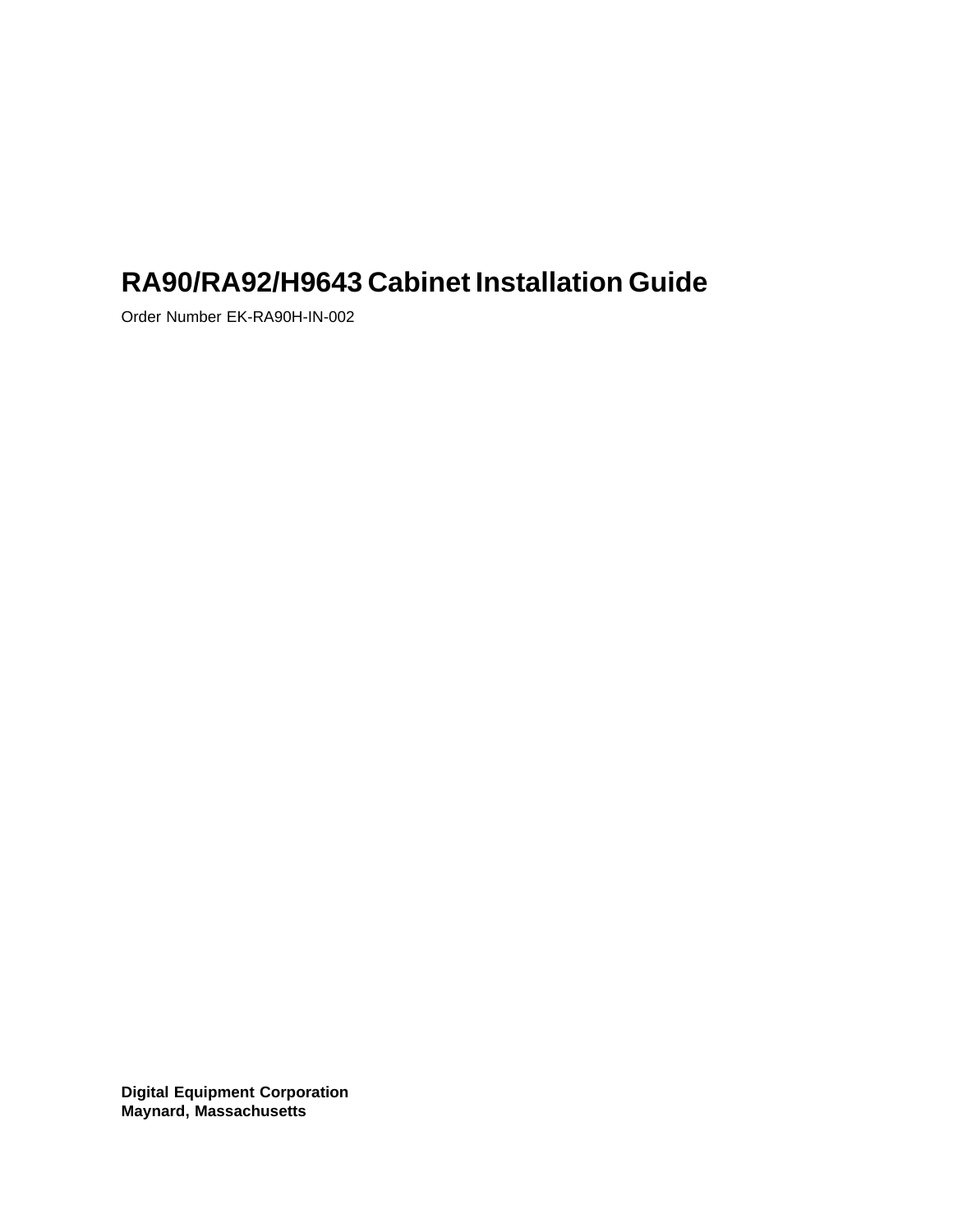#### **First Printing, July 1989 Second Printing, July 1990**

The information in this document is subject to change without notice and should not be construed as a commitment by Digital Equipment Corporation. Digital Equipment Corporation assumes no responsibility for any errors that may appear in this document.

The software described in this document is furnished under a license and may be used or copied only in accordance with the terms of such license.

No responsibility is assumed for the use or reliability of software on equipment that is not supplied by Digital Equipment Corporation or its affiliated companies.

Restricted Rights: Use, duplication, or disclosure by the U.S. Government is subject to restrictions as set forth in subparagraph (c)(1)(ii) of the Rights in Technical Data and Computer Software clause at DFARS 252.227-7013.

Copyright © 1989, 1990 by Digital Equipment Corporation

All Rights Reserved. Printed in U.S.A.

The postpaid READER'S COMMENTS card requests the user's critical evaluation to assist in preparing future documentation.

**FCC NOTICE:** The equipment described in this manual generates, uses, and may emit radio frequency energy. The equipment has been type tested and found to comply with the limits for a Class A computing device pursuant to Subpart J of Part 15 of FCC Rules, which are designed to provide reasonable protection against such radio frequency interference when operated in a commercial environment. Operation of this equipment in a residential area may cause interference, in which case the user at his own expense may be required to take measures to correct the interference.

The following are trademarks of Digital Equipment Corporation:

| <b>DEC</b>     | <b>RC25</b>    | TU            |
|----------------|----------------|---------------|
| <b>DECUS</b>   | RQDX3          | UDA50         |
| <b>DECnet</b>  | RSTS/E         | <b>ULTRIX</b> |
| <b>HSC</b>     | <b>RSX</b>     | <b>UNIBUS</b> |
| <b>KDA</b>     | <b>RT-11</b>   | VAX           |
| <b>MASSBUS</b> | SA             | VAXsimPLUS    |
| MicroVAX       | TA             | <b>VMS</b>    |
| <b>MSCP</b>    | TK             |               |
| <b>PDP</b>     | TOPS-10        |               |
| <b>RA</b>      | <b>TOPS-20</b> |               |
|                |                |               |

The RA90 disk drive, ©1987 by Digital Equipment Corporation, is covered by one or more of the following U.S. patents: 4,475,212, 4,434,487, 4,503,420, 4,150,172, 4,811,278, 4,811,279 and other patents pending.

This document was prepared using VAX DOCUMENT, Version 1.1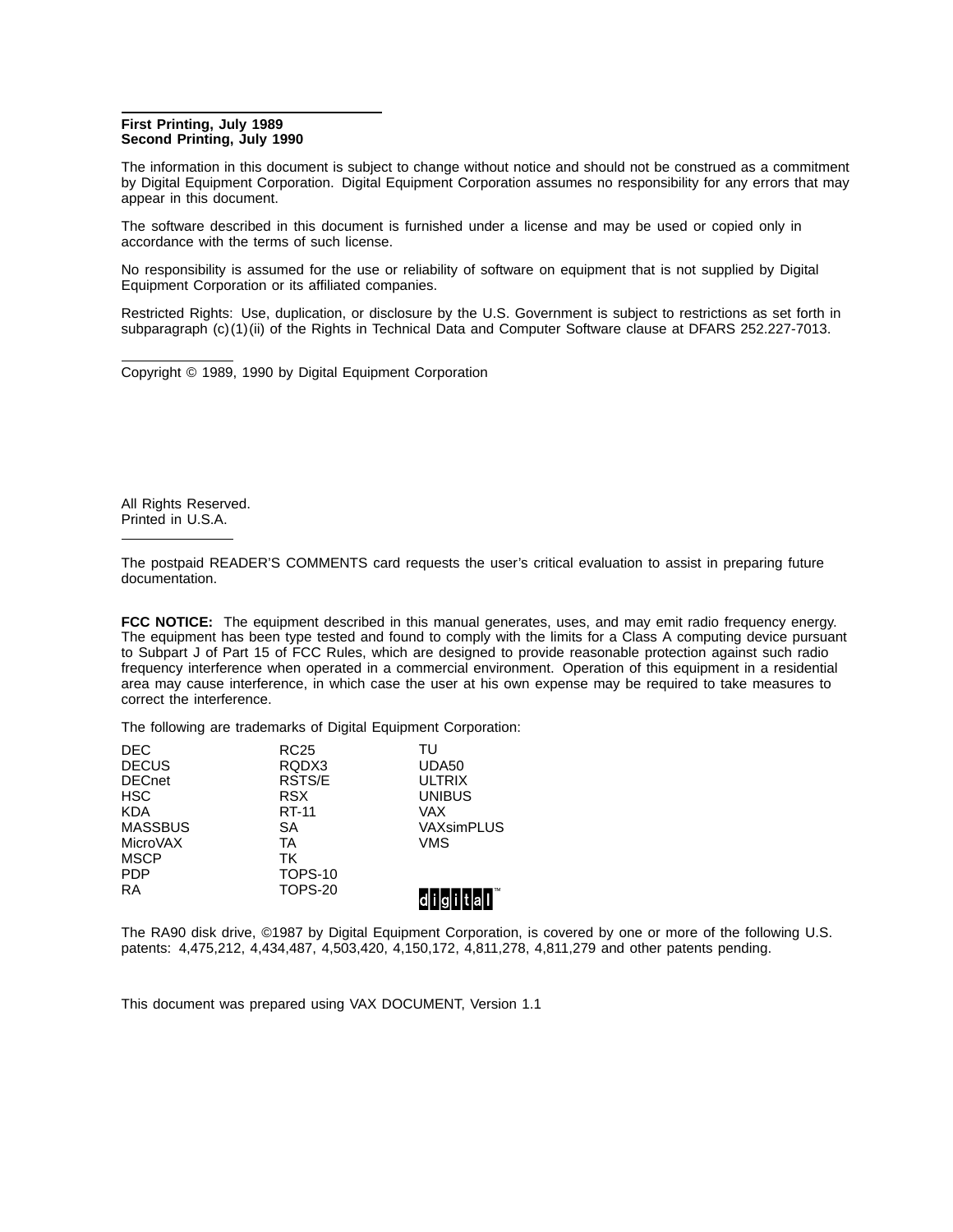# **Contents**

|             |                       | <b>About This Manual</b>                                                                                                                       | $\overline{\mathbf{V}}$       |
|-------------|-----------------------|------------------------------------------------------------------------------------------------------------------------------------------------|-------------------------------|
| 1           |                       | <b>General Information</b>                                                                                                                     |                               |
|             | 1.1                   |                                                                                                                                                | $1 - 1$                       |
|             | 1.2                   | RA90/RA92/H9643 Cabinet System Specifications                                                                                                  | $1 - 3$                       |
|             | 1.3                   |                                                                                                                                                | $1 - 5$                       |
|             | 1.4                   | Unpacking and De-Skidding the RA90/RA92/H9643 Cabinet System                                                                                   | $1 - 6$                       |
|             | 1.5<br>1.5.1          |                                                                                                                                                | $1 - 6$<br>$1 - 6$            |
|             | 1.6<br>1.6.1<br>1.6.2 | Repackaging Equipment for Storage or Shipment<br>Repackaging the RA90/RA92 Add-On Disk Drive<br>Repackaging the RA90/RA92/H9643 Cabinet System | $1 - 8$<br>$1 - 8$<br>$1 - 9$ |
| $\mathbf 2$ |                       | <b>Preparation and Installation</b>                                                                                                            |                               |
|             | 2.1                   |                                                                                                                                                | $2 - 1$                       |
|             | 2.2                   | RA90/RA92/H9643 Cabinet System Installation                                                                                                    | $2 - 1$                       |
|             | 2.3<br>2.3.1          | Required Hardware for RA90/RA92 Add-On Disk Drive Installation                                                                                 | $2 - 2$<br>$2 - 2$            |
|             | 2.4                   | RA90/RA92 Add-On Disk Drive Installation                                                                                                       | $2 - 3$                       |
|             | 2.4.1                 | RA90/RA92 Add-On Disk Drive Order Sequence for H9643 Cabinet                                                                                   | $2 - 4$                       |
|             | 2.4.2                 |                                                                                                                                                | $2 - 5$                       |
|             | 2.4.3                 | Removing and Replacing the Cabinet Front Bezels                                                                                                | $2 - 6$                       |
|             | 2.4.4<br>2.4.5        | Removing and Replacing the RA90/RA92 OCP<br>Removing and Replacing the Cabinet Rear Access Panel                                               | $2 - 7$<br>$2 - 7$            |
|             | 2.4.6                 | Removing and Replacing the Cabinet Top Cover                                                                                                   | $2 - 7$                       |
|             | 2.4.7                 | Removing and Replacing the Cabinet Kick Plate                                                                                                  | $2 - 8$                       |
|             | 2.4.8                 |                                                                                                                                                | $2 - 8$                       |
|             | 2.4.9                 |                                                                                                                                                | $2 - 8$                       |
|             | 2.4.10                | Placing the RA90/RA92 Add-On Disk Drive Into the Cabinet                                                                                       | $2 - 10$                      |
|             | 2.5                   |                                                                                                                                                | $2 - 11$                      |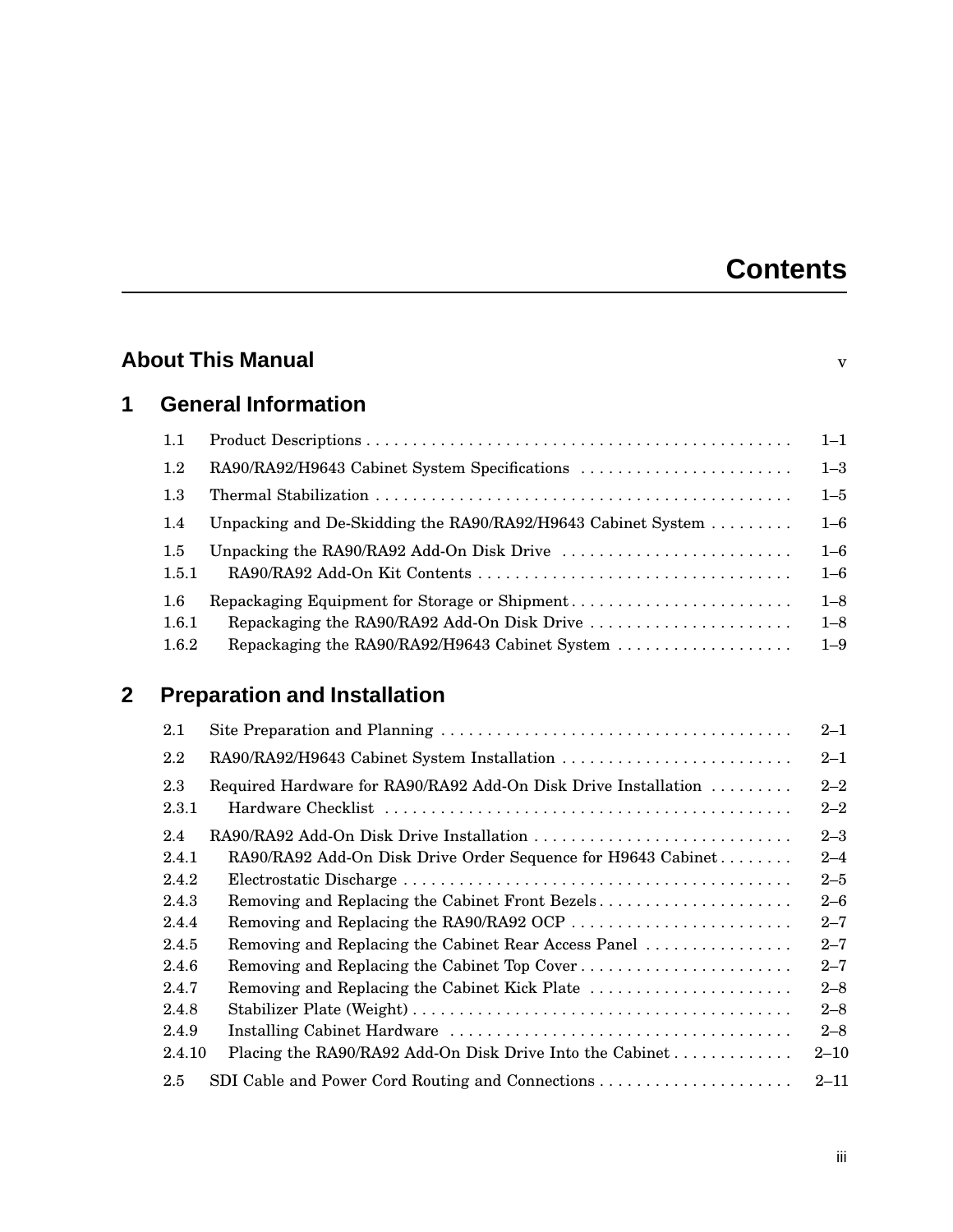# **3 Applying Power**

|       |                                                          | $3 - 1$ |
|-------|----------------------------------------------------------|---------|
| 3.2   |                                                          | $3 - 1$ |
| 3.2.1 |                                                          | $3 - 4$ |
| 3.2.2 |                                                          | $3 - 4$ |
| 3.2.3 |                                                          | $3 - 4$ |
| 3.3   |                                                          | $3 - 5$ |
| 3.4   |                                                          | $3-6$   |
| 3.5   | Applying Power to the RA90/RA92/H9643 Cabinet System 3–6 |         |

# **Index**

# **Figures**

| $1 - 1$ |                                                    | $1 - 2$  |
|---------|----------------------------------------------------|----------|
| $1 - 2$ | RA90-NA/RA92-NA Add-On Shipping Container Contents | $1 - 7$  |
| $2 - 1$ | Installing Disk Drive/Cabinet Hardware, Front View | $2 - 3$  |
| $2 - 2$ |                                                    | $2 - 4$  |
| $2 - 3$ | Removing Bezel, OCP, Bezel Connector Cap           | $2 - 6$  |
| $2 - 4$ |                                                    | $2 - 9$  |
| $2 - 5$ | SDI Cables and Power Cords Routing, Rear View      | $2 - 12$ |
| $2 - 6$ | SDI Cables and Power Cords Connections, Rear View  | $2 - 13$ |
| $2 - 7$ | RA90/RA92 Voltage Selector Switch/Circuit Breaker  | $2 - 14$ |
| $3 - 1$ |                                                    | $3 - 2$  |
| $3 - 2$ |                                                    | $3 - 3$  |
| $3 - 3$ |                                                    | $3 - 3$  |
| $3 - 4$ | RA90/RA92 Voltage Selector Switch/Circuit Breaker  | $3 - 5$  |

# **Tables**

| $1 - 3$<br>$1 - 3$ |
|--------------------|
|                    |
|                    |
|                    |
| $1 - 4$            |
| $1 - 4$            |
| $1 - 5$            |
| $1 - 5$            |
| $1 - 8$            |
| $1 - 8$            |
| $3 - 4$            |
|                    |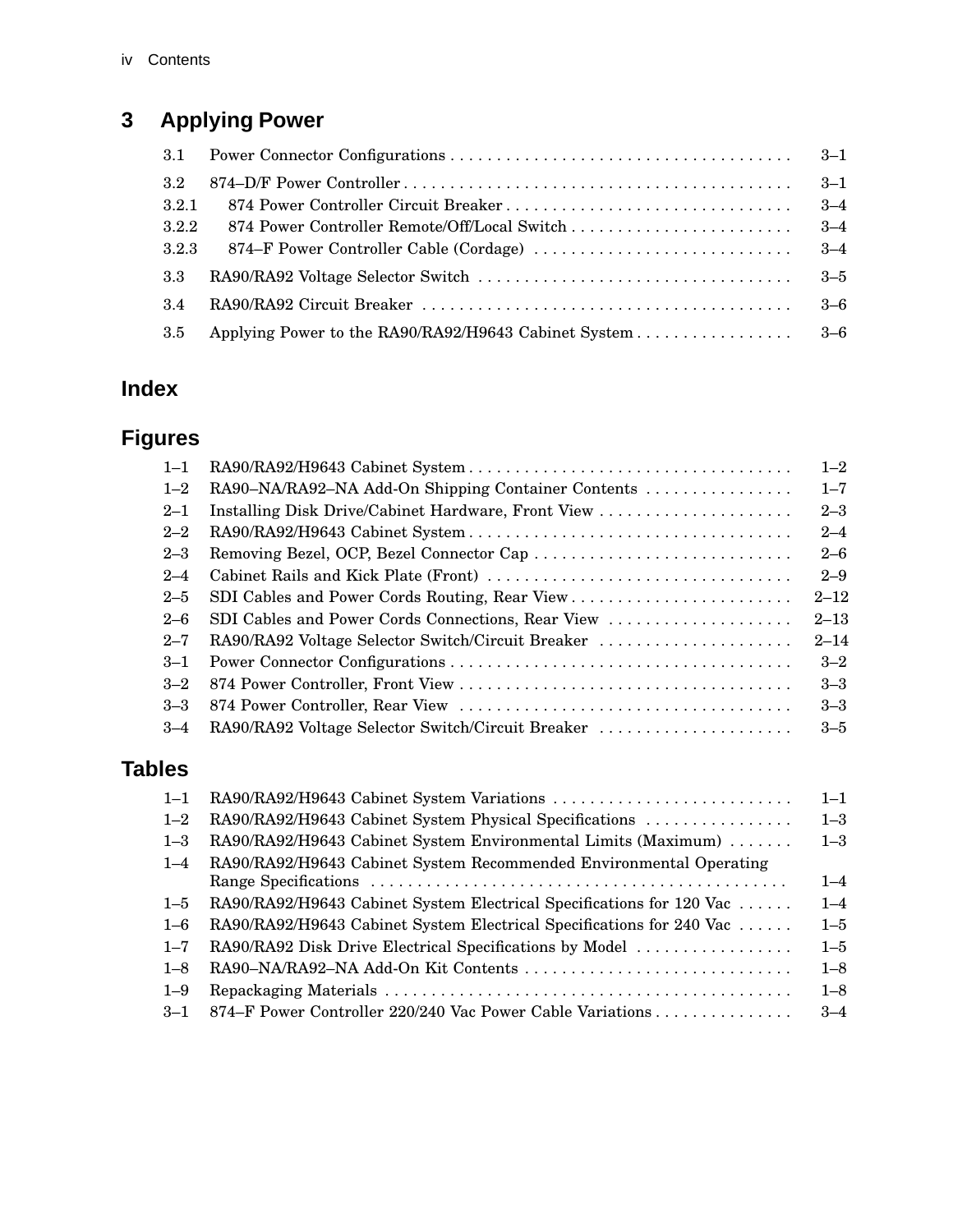# **About This Manual**

The primary purpose of this manual is to provide the user and/or Digital Customer Services engineer with a reference guide for installing an RA90/RA92 disk drive in an H9643 cabinet. Its secondary purpose is to provide assistance with installing the RA90/RA92/H9643 cabinet system.

Because this information is primarily for the user installing an RA90/RA92 add-on disk drive in an H9643 cabinet, specific procedures, such as unpacking and de-skidding the cabinet system, are not contained in this manual. Refer to the individual component's user manuals when unpacking and operating the RA90/RA92/H9643 cabinet system. Reference documentation to supplement this manual is as follows:

| <b>Document Title</b>           | <b>Order Number</b> |
|---------------------------------|---------------------|
| RA90/RA92 Disk Drive User Guide | $EK-0RA90-UG$       |
| H9643 Cabinet System User Guide | EK-H9643-UG         |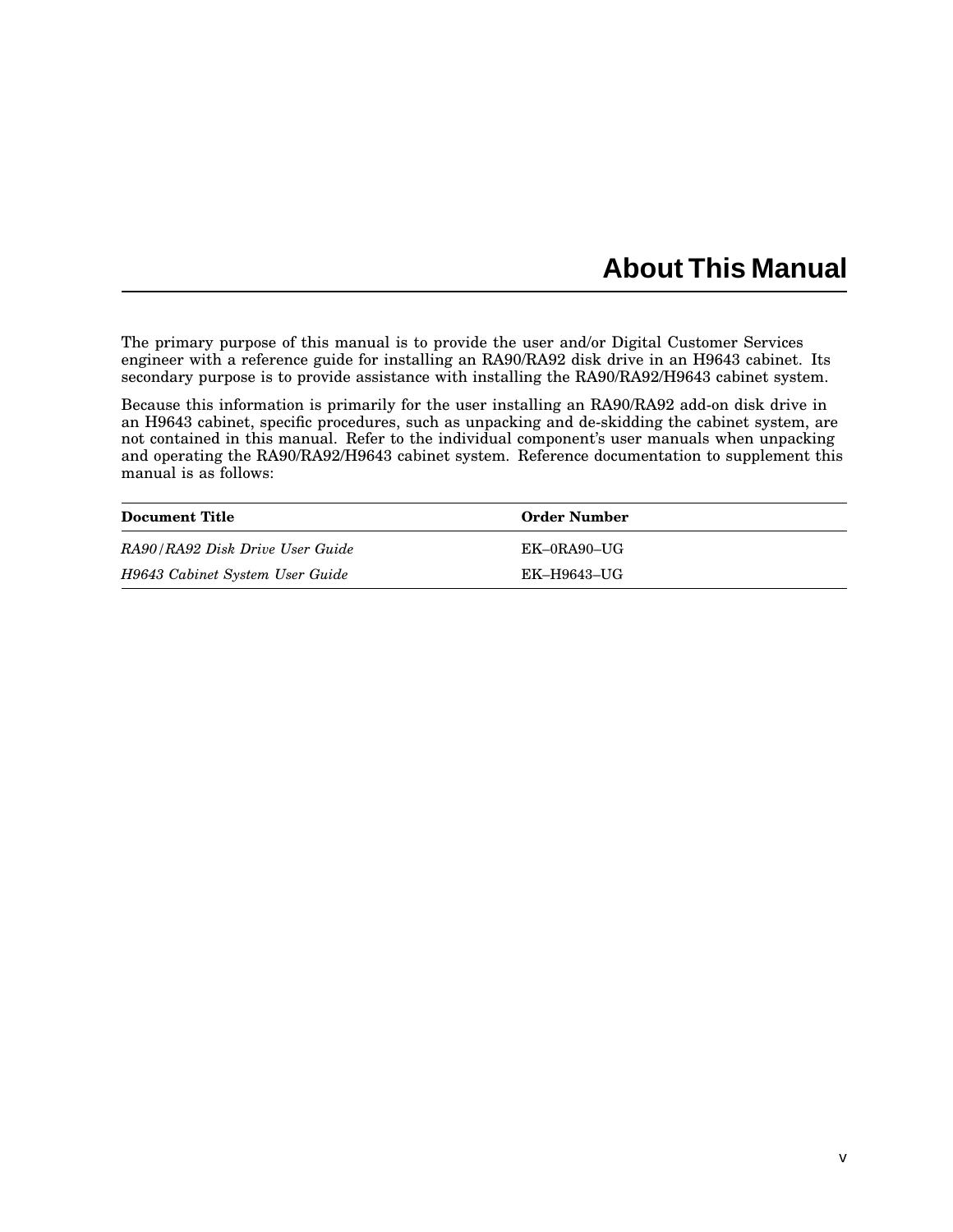# **1 General Information**

This chapter describes the RA90/RA92/H9643 cabinet system in detail. Procedures for thermal stabilization, unpacking the RA90/RA92 add-on disk drive, and repackaging the RA90/RA92/H9643 cabinet system and RA90/RA92 add-on disk drive are presented. The contents of the RA90–NA/ RA92–NA add-on kit are also described.

The procedure for unpacking the RA90/RA92/H9643 cabinet system can be found in the *H9643 Cabinet System User Guide*.

# **1.1 Product Descriptions**

The RA90/RA92/H9643 cabinet system is a Winchester disk drive storage product containing from one to six RA90/RA92 disk drives. Refer to Figure 1–1.

The RA90/RA92/H9643 cabinet system accommodates up to six RA90/RA92 disk drives. Using any of the eight variation part numbers (P/Ns), the customer can order the system that suits capacity needs. Refer to Table 1–1 for a list of variation P/Ns and descriptions.

| P/N                                        | <b>RA90/RA92</b><br><b>Disk Drives</b> | H9643<br>Cabinet | <b>Voltage</b> |  |
|--------------------------------------------|----------------------------------------|------------------|----------------|--|
| $RA90-CA/RA92-CA$                          |                                        | 1                | 100/120        |  |
| $RA90$ – $CD/RA92$ – $CD$                  | 1                                      | 1                | 220/240        |  |
| RA90-FA/RA92-FA                            | $\overline{2}$                         |                  | 100/120        |  |
| RA90-FD/RA92-FD                            | $\overline{2}$                         |                  | 220/240        |  |
| RA90-HA/RA92-HA                            | 4                                      |                  | 100/120        |  |
| RA90-HD/RA92-HD                            | 4                                      |                  | 220/240        |  |
| $RA90 - JA/RA92 - JA$                      | 6                                      | 1                | 100/120        |  |
| $RA90$ <sub>-J</sub> D/RA92 <sub>-JD</sub> | 6                                      |                  | 220/240        |  |

#### **Table 1–1 RA90/RA92/H9643 Cabinet System Variations**

As capacity needs increase, an RA90/RA92 add-on disk drive (P/N RA90–NA, RA92–NA) can be added (following the prescribed add-on sequence) to any variation which is not already fully populated.

The RA90/RA92 disk drive utilizes Winchester disk technology with thin film heads and plated media. The RA90 disk drive has a formatted capacity of 1.216 gigabytes and an average seek time of 18.5 milliseconds. The RA92 disk drive has a formatted capacity of 1.506 gigabytes and an average seek time of 16.0 milliseconds. The RA90/RA92 has a data transfer rate of 2.77 megabytes per second. Each spindle is independently powered, cooled, controlled, and housed.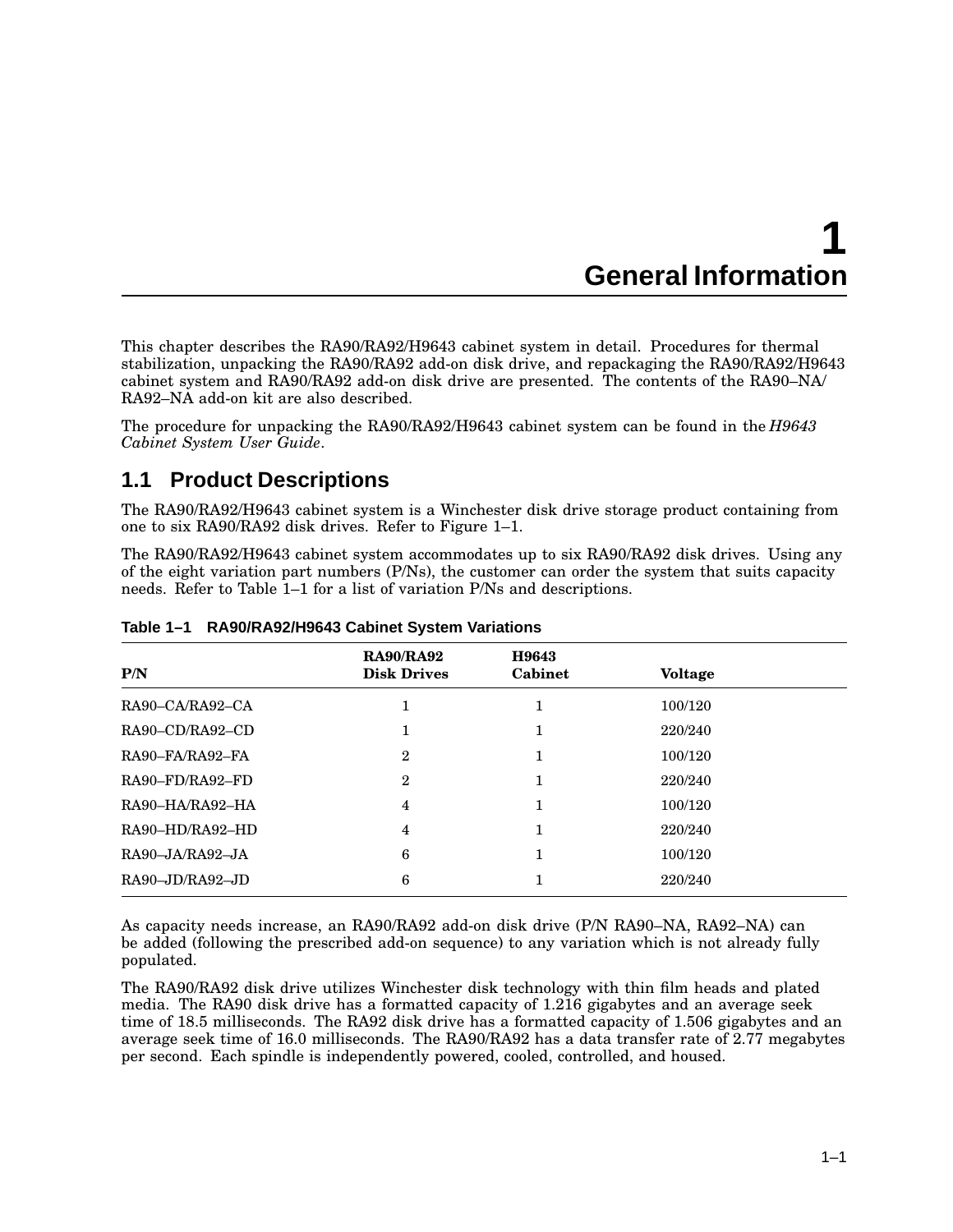

**Figure 1–1 RA90/RA92/H9643 Cabinet System**

#### **WARNING**

**When adding RA90/RA92 disk drives to the RA90/RA92/H9643 cabinet system, you must follow the prescribed add-on order sequence to maintain cabinet stability. Install the first add-on disk drive in disk drive position 1 (center level), the second in disk drive position 2 (bottom level), and so on.**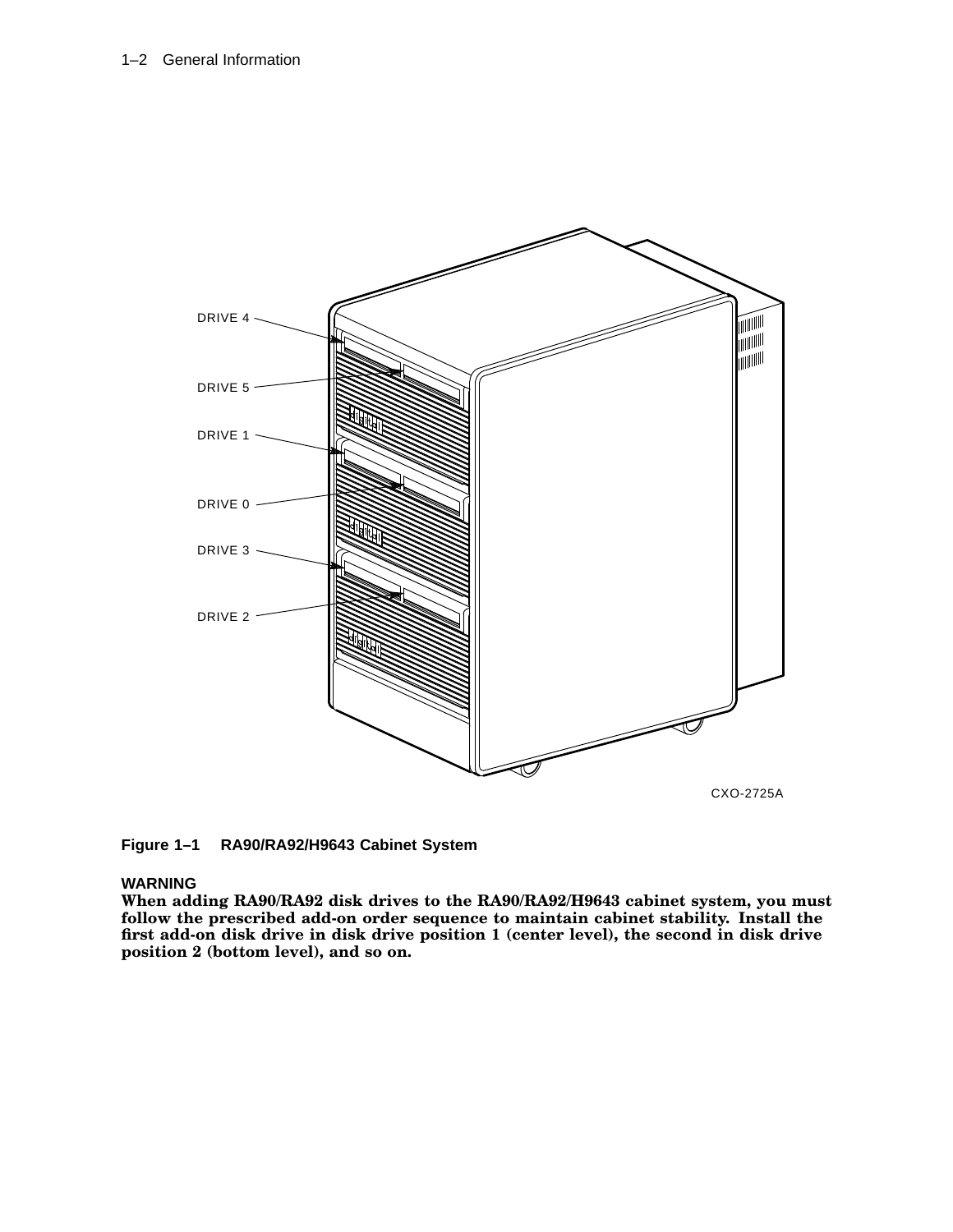# **1.2 RA90/RA92/H9643 Cabinet System Specifications**

Table 1–2 lists physical specifications for the RA90/RA92/H9643 cabinet system. Detailed specifications for the RA90/RA92 disk drive are listed in the *RA90/RA92 Disk Drive User Guide*.

|  | Table 1-2 RA90/RA92/H9643 Cabinet System Physical Specifications |  |  |  |  |
|--|------------------------------------------------------------------|--|--|--|--|
|--|------------------------------------------------------------------|--|--|--|--|

| <b>Characteristic</b>                                                     | <b>Specification</b>                                                                                                 |
|---------------------------------------------------------------------------|----------------------------------------------------------------------------------------------------------------------|
| Height*                                                                   | 106.68 centimeters (41.6 inches)                                                                                     |
| Width*                                                                    | 54.61 centimeters (21.3 inches)                                                                                      |
| $Depth^*$                                                                 | 91.44 centimeters (35.7 inches)                                                                                      |
| Weight—unpacked (RA90/RA92-JA/JD)                                         | $309.09$ kilograms $(683.1$ pounds)                                                                                  |
| Weight—unpacked (RA90/RA92-HA/HD)                                         | $236.36$ kilograms $(522.1$ pounds)                                                                                  |
| Weight—unpacked (RA90/RA92–FA/FD)                                         | $163.63$ kilograms $(361.6$ pounds)                                                                                  |
| Weight—unpacked (RA90/RA92–CA/CD)<br>(includes stabilizer plate (weight)) | $138.63$ kilograms $(306.4$ pounds)                                                                                  |
| Shipping weight (RA90/RA92-JA/JD)                                         | 361.36 kilograms (798.6 pounds)                                                                                      |
| Shipping cube (All variations)                                            | $106.68 \times 76.2 \times 168.91$ centimeters (41.6 inches front-to-<br>back x 29.7 inches wide x 25.9 inches high) |

#### **NOTE**

**\* The height, width, and depth measurements are the same for all variations because all RA90/RA92 disk drives are housed in an H9643 cabinet with these dimensions.**

Tables 1–3 and 1–4 list the environmental limits and recommended environmental operating ranges for the RA90/RA92/H9643 cabinet system.

|  | Table 1-3 RA90/RA92/H9643 Cabinet System Environmental Limits (Maximum) |  |  |  |  |  |
|--|-------------------------------------------------------------------------|--|--|--|--|--|
|--|-------------------------------------------------------------------------|--|--|--|--|--|

| <b>Characteristic</b>    | <b>Specification</b>                                                                                                                                               |
|--------------------------|--------------------------------------------------------------------------------------------------------------------------------------------------------------------|
| <b>Temperature</b>       |                                                                                                                                                                    |
| Operating                | $+10^{\circ}$ to $+40^{\circ}$ C (+50° to +104°F) with a temperature<br>gradient of $+11^{\circ}$ C/hour $(+20^{\circ}$ F/hour)                                    |
| Nonoperating             | $-40^{\circ}$ to $+66^{\circ}$ C ( $-40^{\circ}$ to $+151^{\circ}$ F)                                                                                              |
| <b>Relative humidity</b> |                                                                                                                                                                    |
| Operating                | $10\%$ to 90% (noncondensing) with a minimum wet bulb<br>temperature of $+28\textdegree C$ ( $+82\textdegree F$ ) and a minimum dew point<br>of $+2$ °C $(+36$ °F) |
| Nonoperating             | $10\%$ to $95\%$                                                                                                                                                   |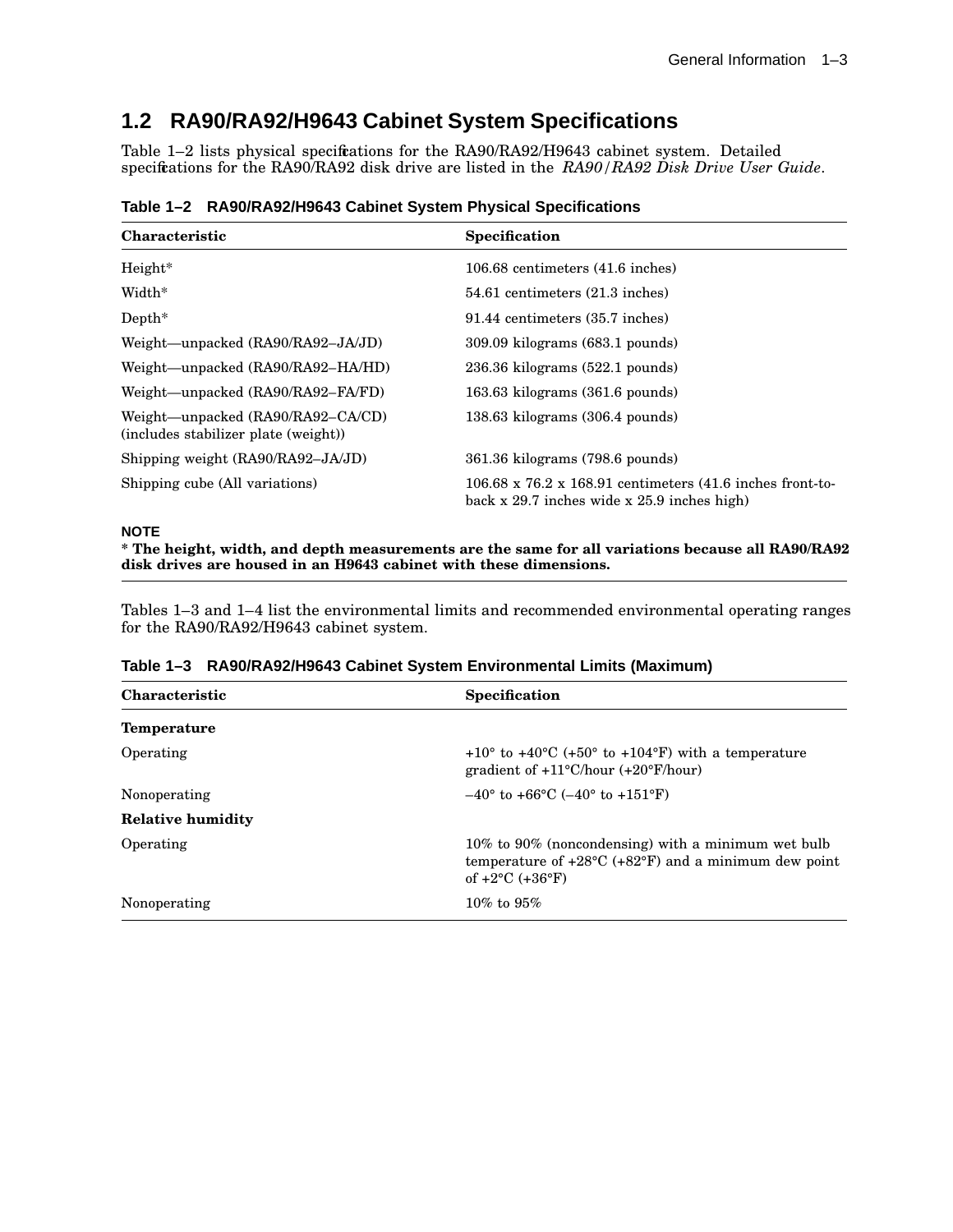| <b>Characteristic</b>                | Specification                                                                                                                                                                                           |
|--------------------------------------|---------------------------------------------------------------------------------------------------------------------------------------------------------------------------------------------------------|
| Temperature                          | $+18^{\circ}$ to $+24^{\circ}$ C (+64.4° to +75.2°F) with an average rate of<br>change of $+3^{\circ}$ C/hour maximum and a step change of $+3^{\circ}$ C<br>or less                                    |
| Relative humidity                    | 40% to 60% (noncondensing) with a step change of 10% or<br>less (noncondensing)                                                                                                                         |
| Air quality (maximum particle count) | Not to exceed 500,000 particles (0.5 microns or larger) per<br>cubic foot of air                                                                                                                        |
| Air volume (at inlet)                | 15.36 cubic meters per minute, average $(542.5 \text{ cubic feet})$<br>per minute, average)                                                                                                             |
| <b>Altitude</b>                      |                                                                                                                                                                                                         |
| Operating                            | Sea level to 2400 meters (7892 feet); maximum allowable<br>operating temperatures are reduced by a factor of<br>$+1.8\degree$ C/1000 meters (+1 $\degree$ F/1000 feet) for operation above<br>sea level |
| Nonoperating                         | 300 meters (984 feet) below sea level to 7500 meters<br>(24,600 feet) above sea level (actual or effective by means<br>of cabin pressurization)                                                         |
|                                      |                                                                                                                                                                                                         |

### **Table 1–4 RA90/RA92/H9643 Cabinet System Recommended Environmental Operating Range Specifications**

#### **NOTE**

**Specifications listed in this table are recommended environmental ranges to optimize equipment performance and reliability.**

Tables 1–5 and 1–6 list the electrical specifications for 120 Vac and 240 Vac RA90/RA92/H9643 cabinet systems. Table 1–7 lists the electrical specifications by model.

| Characteristic                         | Specification      | Specification   | Specification          |
|----------------------------------------|--------------------|-----------------|------------------------|
| Voltage nominal                        | $120$ Vac          | 50 Hz/60 Hz     |                        |
| Inrush current                         | 235 A max.         |                 |                        |
| RMS current<br>(steady state)          | Phase A            | 16.9 A typical  | 20.1 A max.            |
|                                        | Neutral            | 16.9 A typical  | 20.1 A max.            |
|                                        | Ground             | 2.3 mA typical  |                        |
| Peak current<br>(steady state)         | Phase A            | 50.6 A typical  | 57.5 A max.            |
|                                        | Neutral            | 50.6 A typical  | 57.5 A max.            |
| AC plug type                           | NEMA L5-30P        | P/N 12-11193    | 874–D power controller |
| Power consumption                      | 1401 watts typical | 1688 watts max. |                        |
| Fuse or circuit breaker<br>(CB) rating | 30 A typical       |                 |                        |
| Power factor                           | 0.70               |                 |                        |

| Table 1-5 RA90/RA92/H9643 Cabinet System Electrical Specifications for 120 Vac |  |  |  |  |  |  |
|--------------------------------------------------------------------------------|--|--|--|--|--|--|
|--------------------------------------------------------------------------------|--|--|--|--|--|--|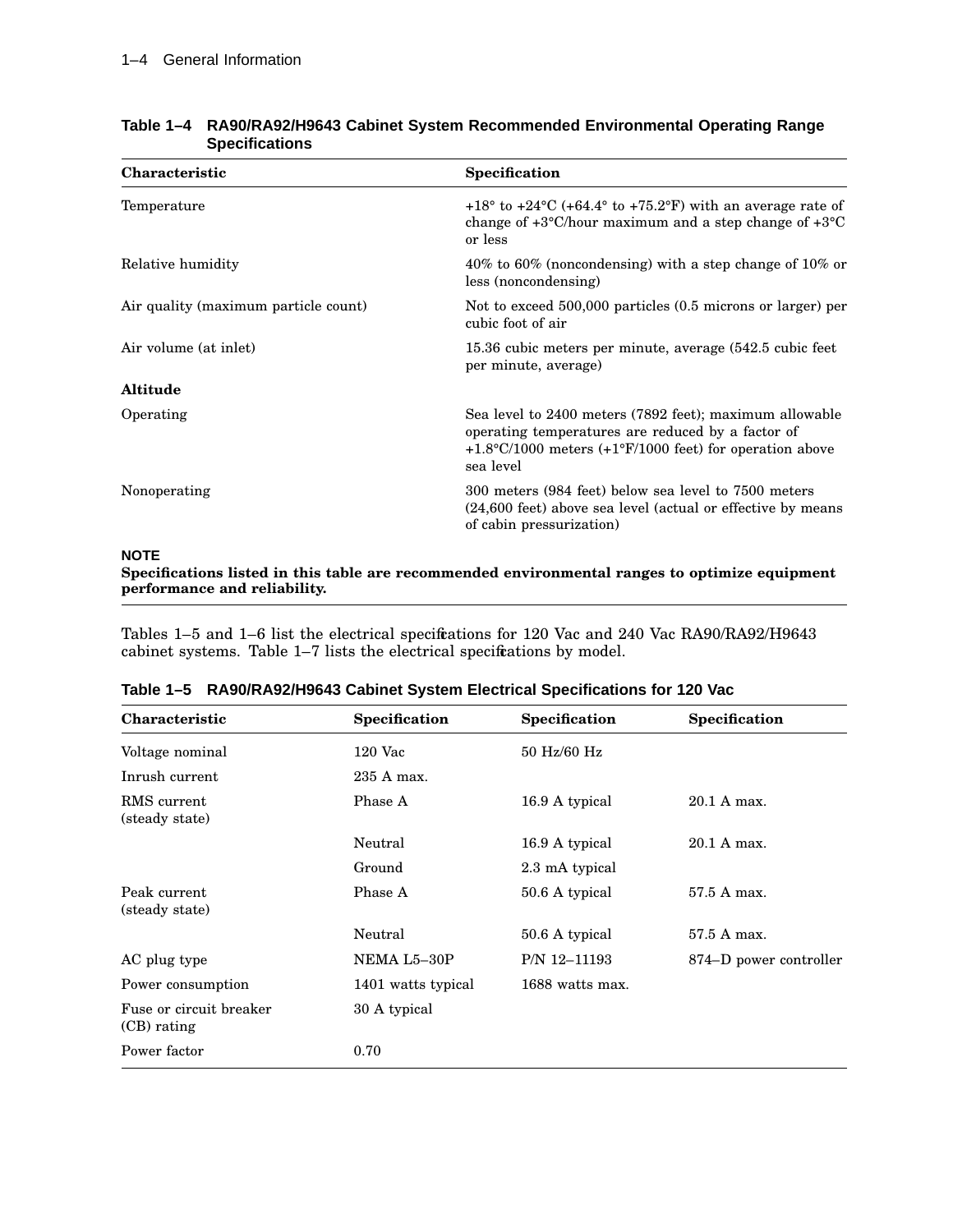| Characteristic                 | Specification                                                                           | Specification   | Specification          |
|--------------------------------|-----------------------------------------------------------------------------------------|-----------------|------------------------|
| Voltage nominal                | 240 Vac                                                                                 | 50 Hz/60 Hz     |                        |
| Inrush current                 | 221 A max.                                                                              |                 |                        |
| RMS current<br>(steady state)  | Phase A                                                                                 | 7.3 A typical   | 8.7 A max.             |
|                                | Neutral                                                                                 | 7.3 A typical   | 8.7 A max.             |
|                                | Ground*                                                                                 | 3.9 mA typical  |                        |
| Peak current<br>(steady state) | Phase A                                                                                 | 18.4 A typical  | 21.9 A max.            |
|                                | Neutral                                                                                 | 18.4 A typical  | 21.9 A max.            |
| AC plug type                   | IEC 309 320-P6W                                                                         | P/N 12-14379-03 | 874–F power controller |
| Power consumption              | 1359W typical                                                                           | 1627 watts max. |                        |
| Fuse or CB rating              | 15 A typical                                                                            |                 |                        |
| Power factor                   | 0.78                                                                                    |                 |                        |
|                                | *WARNING: High leakage current — earth connection is essential before connecting power. |                 |                        |

**Table 1–6 RA90/RA92/H9643 Cabinet System Electrical Specifications for 240 Vac**

### **Table 1–7 RA90/RA92 Disk Drive Electrical Specifications by Model**

|                   | <b>Input Current (Amps)</b>            |                            |                 |                |                             |                                   |
|-------------------|----------------------------------------|----------------------------|-----------------|----------------|-----------------------------|-----------------------------------|
| <b>Disk Drive</b> | <b>Nominal</b><br>Voltage <sup>1</sup> | Start-up<br><b>Current</b> | PH <sub>1</sub> | <b>Neutral</b> | Power<br><b>Dissipation</b> | <b>BTUs/Hour</b><br>$[Kj/Hour]^2$ |
| RA90/RA92         | $120$ volts                            | 5.0                        | 3.4             | 3.4            | 281 Watts                   | 960                               |
| RA90/RA92         | 240 volts                              | 2.35                       | 1.45            | 1.45           | 271 Watts                   | [976]                             |

 $1$  The RA90/RA92 disk drive is not line frequency dependent. Currents are for nominal voltages of 120 Vac phase to neutral **or** for 240 Vac phase to neutral. Nominal voltages of 101 Vac and 220 Vac will have proportionately higher phase currents, by the ratio of 120/101 or 240/220, to the currents specified in this table.

 $2$  Bracketed figure in this column indicates kilojoules per hour.

# **1.3 Thermal Stabilization**

Thermal stabilization prevents temperature differences between the disk drive and its environment from damaging the disk drive's components.

#### **CAUTION**

#### **The thermal stabilization procedure is mandatory. Do not open the moisture barrier bag until after the thermal stabilization period is complete.**

Prior to installation, the RA90/RA92/H9643 cabinet system and/or RA90/RA92 add-on disk drive must be stored at a temperature of 60 degrees F (16 degrees C) or higher for a minimum of 24 hours. This equipment may be stored either in the computer room or in another storage room under controlled temperature conditions. If stored in another storage room, the equipment must remain for an additional hour in the computer room in which it will be installed.

After the thermal stabilization criteria have been met, carefully cut and remove the moisture barrier bag. Proceed with the installation.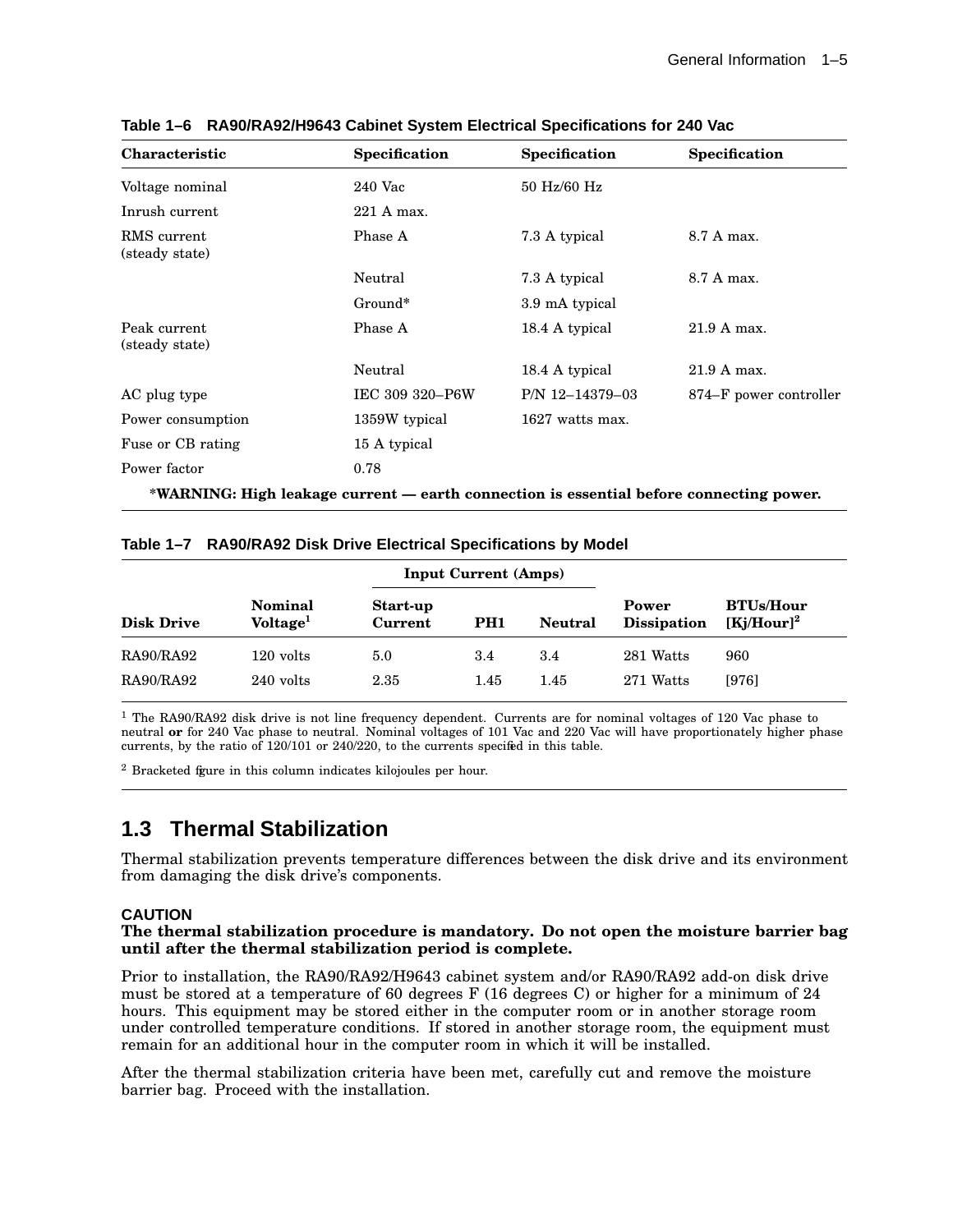# **1.4 Unpacking and De-Skidding the RA90/RA92/H9643 Cabinet System**

Refer to the *H9643 Cabinet System User Guide* for RA90/RA92/H9643 cabinet system unpacking and de-skidding procedures. Procedures for adjusting the leveler feet are also contained in that manual.

After the cabinet system has been installed, refer to Chapter 3 for instructions on cabinet system power-up.

# **1.5 Unpacking the RA90/RA92 Add-On Disk Drive**

This section describes the procedure for unpacking an RA90/RA92 add-on disk drive. Disk drive preparation and installation procedures are discussed in Chapter 2.

The part number for an RA90/RA92 add-on disk drive is RA90–NA/RA92–NA. After receiving the RA90–NA/RA92–NA add-on disk drive, check packaging for external damage. Read and save any packing information. Keep all packing material and receipts in the event of equipment damage or difficulties. Refer to Figure  $1-2$  and unpack the RA90–NA/RA92–NA as follows:

- 1. Remove the shipping straps.
- 2. Open the shipping container.
- 3. Remove (and save) the packing material surrounding the disk drive.
- 4. Remove the manuals.
- 5. Lift the disk drive from the shipping container.

### **WARNING**

**Do not use the cardboard handles to lift the disk drive from the shipping container. Injury to personnel or damage to equipment could occur if the cardboard handles are used for this purpose.**

- 6. Remove the small plastic bag containing the drive-to-cabinet hardware located under the disk drive.
- 7. Remove the moisture barrier bag from the disk drive.

#### **CAUTION**

**It is important to adhere to the thermal stabilization procedure described in Section 1.3 prior to removing the moisture barrier bag. Failure to do so may result in damage to the equipment.**

8. Set the disk drive on an anti-static work surface.

## **1.5.1 RA90/RA92 Add-On Kit Contents**

The contents of the RA90–NA/RA92–NA add-on shipping container are shown in Figure 1–2. Table 1–8 describes the contents of the small plastic bag in the shipping container. Verify that all hardware is present before beginning the RA90/RA92 add-on disk drive installation.

After verifying the contents of the RA90/RA92 add-on kit, turn to Chapter 2 for add-on disk drive preparation and installation procedures.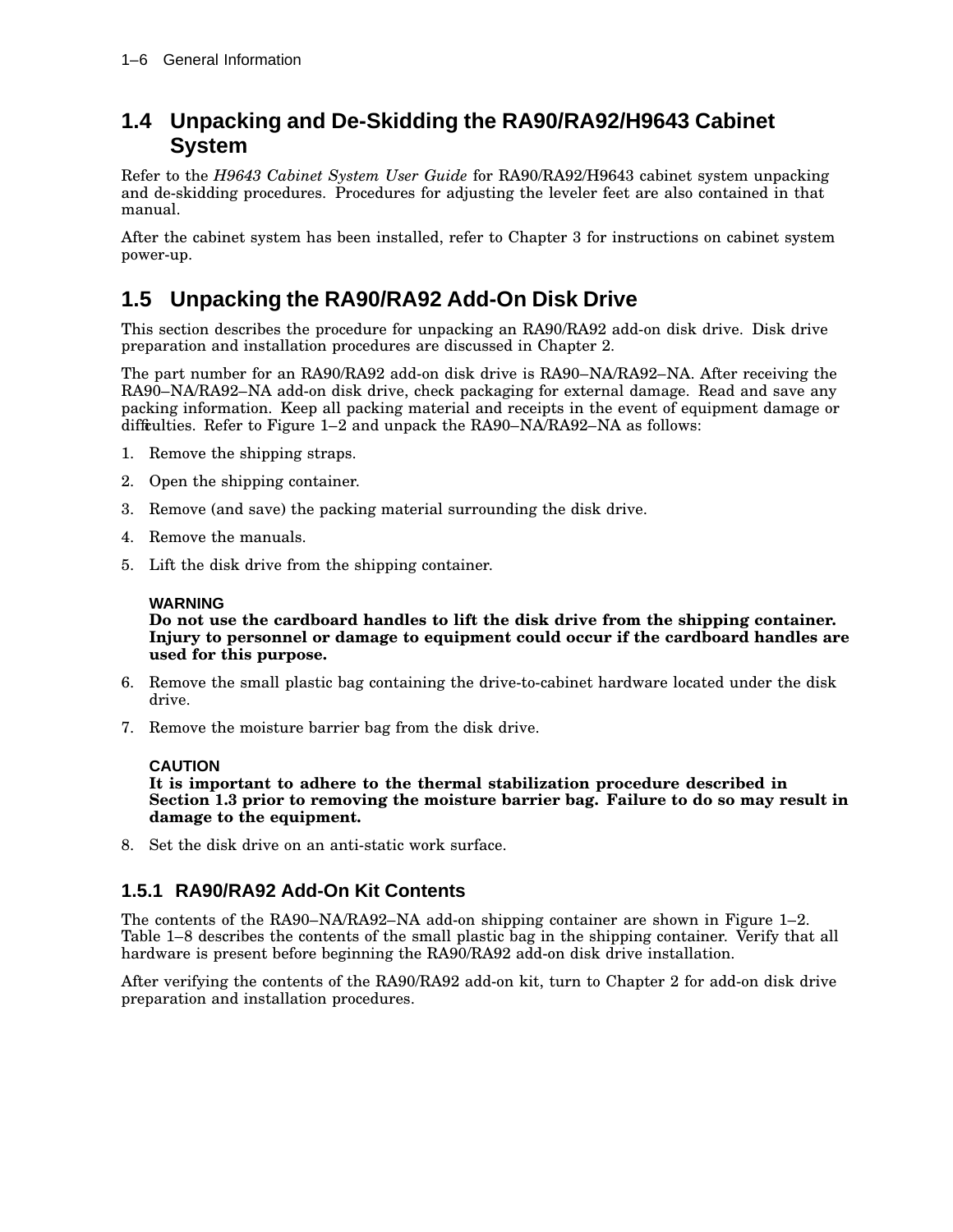

**Figure 1–2 RA90–NA/RA92–NA Add-On Shipping Container Contents**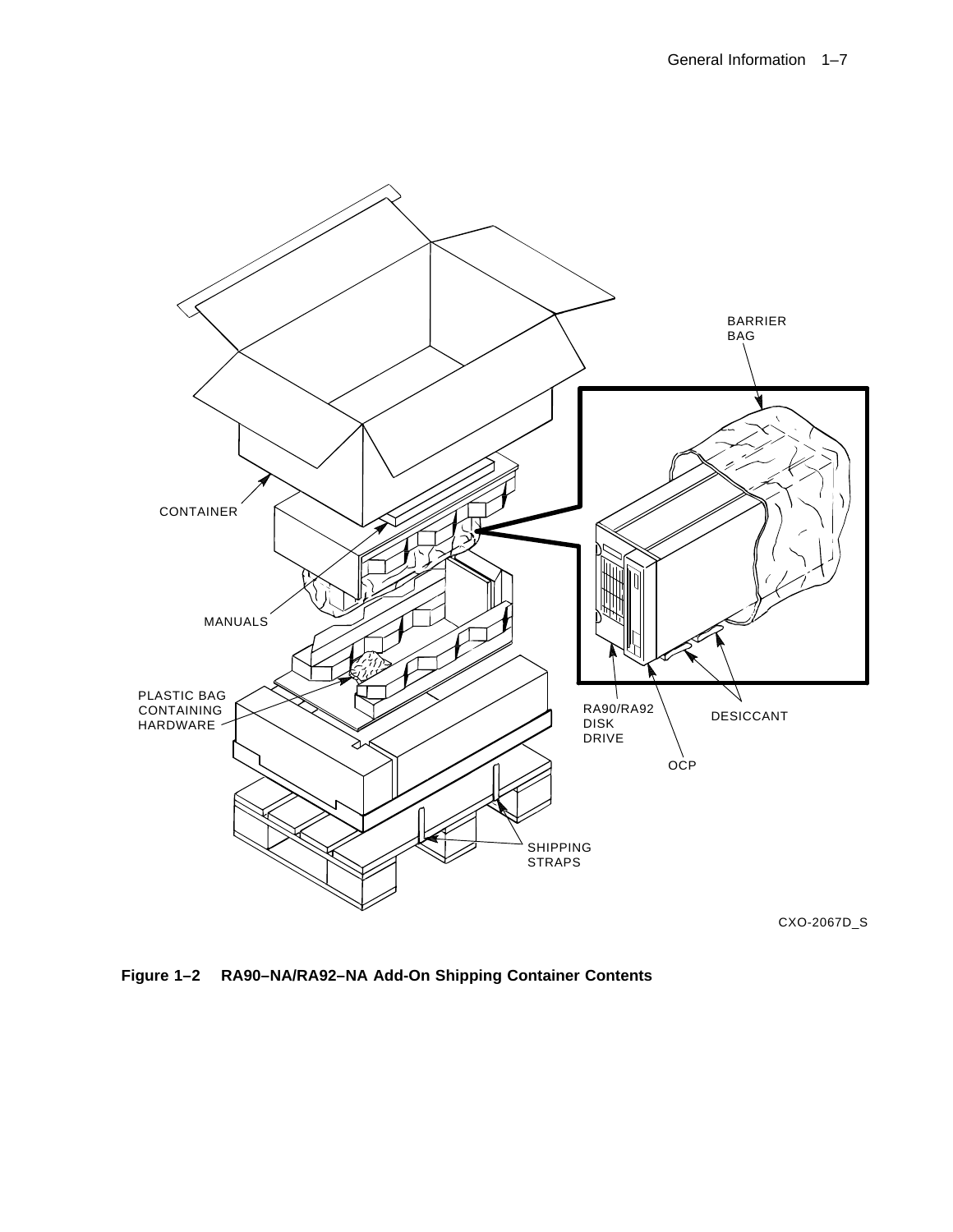| P/N               | Quantity       | <b>Description</b>                                                                                        |
|-------------------|----------------|-----------------------------------------------------------------------------------------------------------|
| RA90-NA/RA92-NA   |                | RA90/RA92 disk drive                                                                                      |
| $99 - 06557 - 10$ | 1              | Plastic bag                                                                                               |
| $90 - 00039 - 27$ | $\overline{2}$ | $10-32 \times 7/16$ screws, flat, Phillips, for chassis stabilizer bracket<br>holes in top of disk drive  |
| $90 - 00063 - 37$ | 4              | $10-32 \times 3/8$ screws, pan-head, Phillips, for chassis retainer<br>bracket side holes into disk drive |
| 74-32804-01       |                | RA90/RA92 chassis retainer bracket                                                                        |
| $90 - 00063 - 39$ | $\mathbf{2}$   | SA600-xx/SA800-xx screws (not needed for this product, discard)                                           |
| $EK-RA90H-IN-002$ |                | RA90/RA92/H9643 Cabinet Installation Guide                                                                |

**Table 1–8 RA90–NA/RA92–NA Add-On Kit Contents**

## **1.6 Repackaging Equipment for Storage or Shipment**

Should it be necessary to repackage equipment for storage or shipment, use the original shipping containers in addition to the new materials listed in Table 1–9.

|                      | RA90/RA92 Add-On Disk Drive |            | RA90/RA92/H9643 Cabinet System |            |  |
|----------------------|-----------------------------|------------|--------------------------------|------------|--|
| <b>Item</b>          | Quantity                    | P/N        | Quantity                       | P/N        |  |
| Moisture barrier bag |                             | 9908507-01 |                                | 9908191-05 |  |
| Barrier laminate     | N/A                         | N/A        |                                | 9908190-01 |  |
| Desiccant            | 2                           | 9906086-21 | 10                             | 9906086-21 |  |
| PE bag               | N/A                         | N/A        |                                | 9906104-20 |  |
| Waterproof tape      | As req'd                    | 9908258-01 | As req'd                       | 9908258-01 |  |

**Table 1–9 Repackaging Materials**

## **1.6.1 Repackaging the RA90/RA92 Add-On Disk Drive**

Use the following procedure to repackage the RA90/RA92 add-on disk drive:

- 1. Insert the add-on disk drive into the moisture barrier bag.
- 2. Insert two bags of desiccant into the moisture barrier bag, under the add-on disk drive.
- 3. Fold the moisture barrier bag and seal it using the waterproof tape listed in Table 1–9.
- 4. Repackage the bagged add-on disk drive in the original foam and packing material, place it in the shipping container, and put the container on the original shipping pallet.
- 5. Obtain strapping material from the shipping department or carrier. Secure the shipping container to the pallet.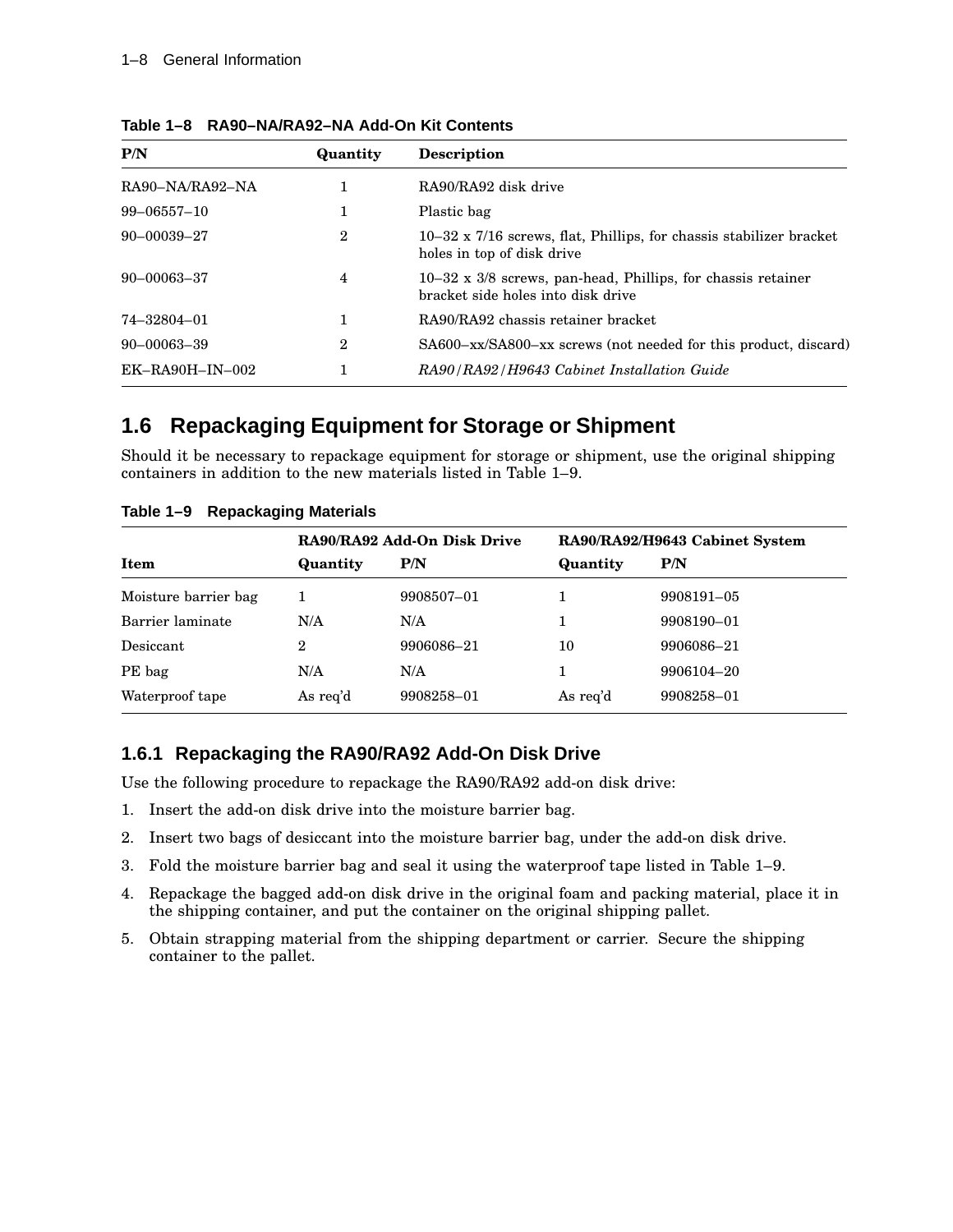## **1.6.2 Repackaging the RA90/RA92/H9643 Cabinet System**

Use the following procedure to repackage the RA90/RA92/H9643 cabinet system:

- 1. Place the barrier laminate on top of the original cushioned shipping pallet, matching front to front.
- 2. Using the original unloading ramps, push the cabinet onto the pallet, placing the cabinet on top of the barrier laminate, matching the front of cabinet with the front of the barrier laminate.
- 3. Place 10 bags of desiccant under the cabinet, between the barrier laminate and the cabinet.
- 4. Secure the cabinet to the original cushioned shipping pallet using the original cabinet holddown brackets and bolts. Screw the bolts through the holes of the barrier laminate and into the T-nuts in the original pallet deck.
- 5. Place the anti-static bag over the top of the cabinet.
- 6. Place the moisture barrier bag over the top of the cabinet.
- 7. Fold over the moisture barrier bag and barrier laminate, then seal the bag using waterproof tape.
- 8. Repack the cabinet using the original carton, cover, and shipping material.

Refer to the *H9643 Cabinet System User Guide* for further details.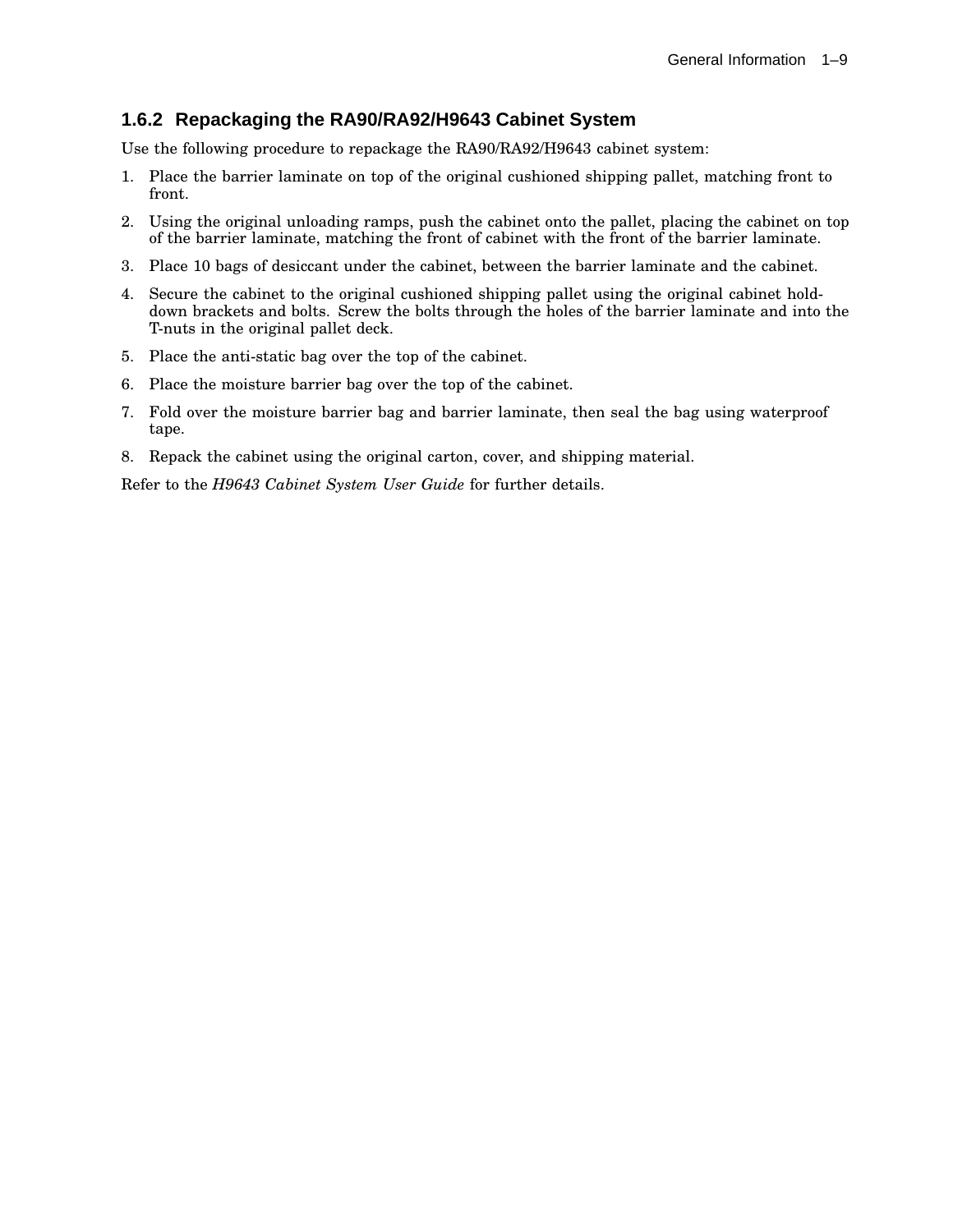# **2 Preparation and Installation**

This chapter describes the procedures for installing an RA90/RA92 disk drive in an H9643 cabinet. Procedures for using the Digital lifting device and removing and replacing the cabinet front bezels, RA90/RA92 operator control panels (OCPs), cabinet rear panel, cabinet top cover, and cabinet kick plate are described. Finally, internal Standard Disk Interface (SDI) cable and power cable routing and connections are included.

# **2.1 Site Preparation and Planning**

Site preparation and planning are necessary before installing an RA90/RA92/H9643 cabinet system or RA90/RA92 add-on disk drive. The focus of this manual is the installation of additional RA90/RA92 disk drives in an existing H9643 cabinet system; therefore, much of the site preparation and planning should be complete. However, it will be necessary to plan for the added weight and power requirements of additional RA90/RA92 disk drives. It is recommended that ac power wiring for the computer system be checked to determine adequate capacity for expansion. The wiring used by Digital in this product conforms to Underwriter's Laboratory (UL) and Canadian Standards Association (CSA) standards.

To prevent damage to equipment and personnel, ensure power sources meet the specifications required for this equipment. For product specifications, refer to Chapter 1.

The RA90/RA92/H9643 cabinet system will arrive at the site ready for installation. Check the RA90/RA92 voltage selector switches to ensure the voltage of each RA90/RA92 is set correctly for the site's power. Refer to Chapter 3 if voltage setting changes are necessary.

## **WARNING**

**Hazardous voltages are present in this equipment. Installation and service must be performed by trained Digital Customer Services personnel. Bodily injury or equipment damage may result from incorrect servicing.**

# **2.2 RA90/RA92/H9643 Cabinet System Installation**

Refer to the *H9643 Cabinet System User Guide* for cabinet unpacking and de-skidding procedures. To install the RA90/RA92/H9643 cabinet system, use the following procedure:

1. After following the thermal stabilization procedure described in Chapter 1, move the cabinet into position within the computer room.

## **CAUTION**

**It is important to adhere to the thermal stabilization procedure described in Section 1.3. Failure to do so may result in damage to the equipment.**

2. Before applying power to the system, ensure the RA90/RA92 voltage selector switches have been set correctly for the site's voltage requirements. Refer to Section 3.3.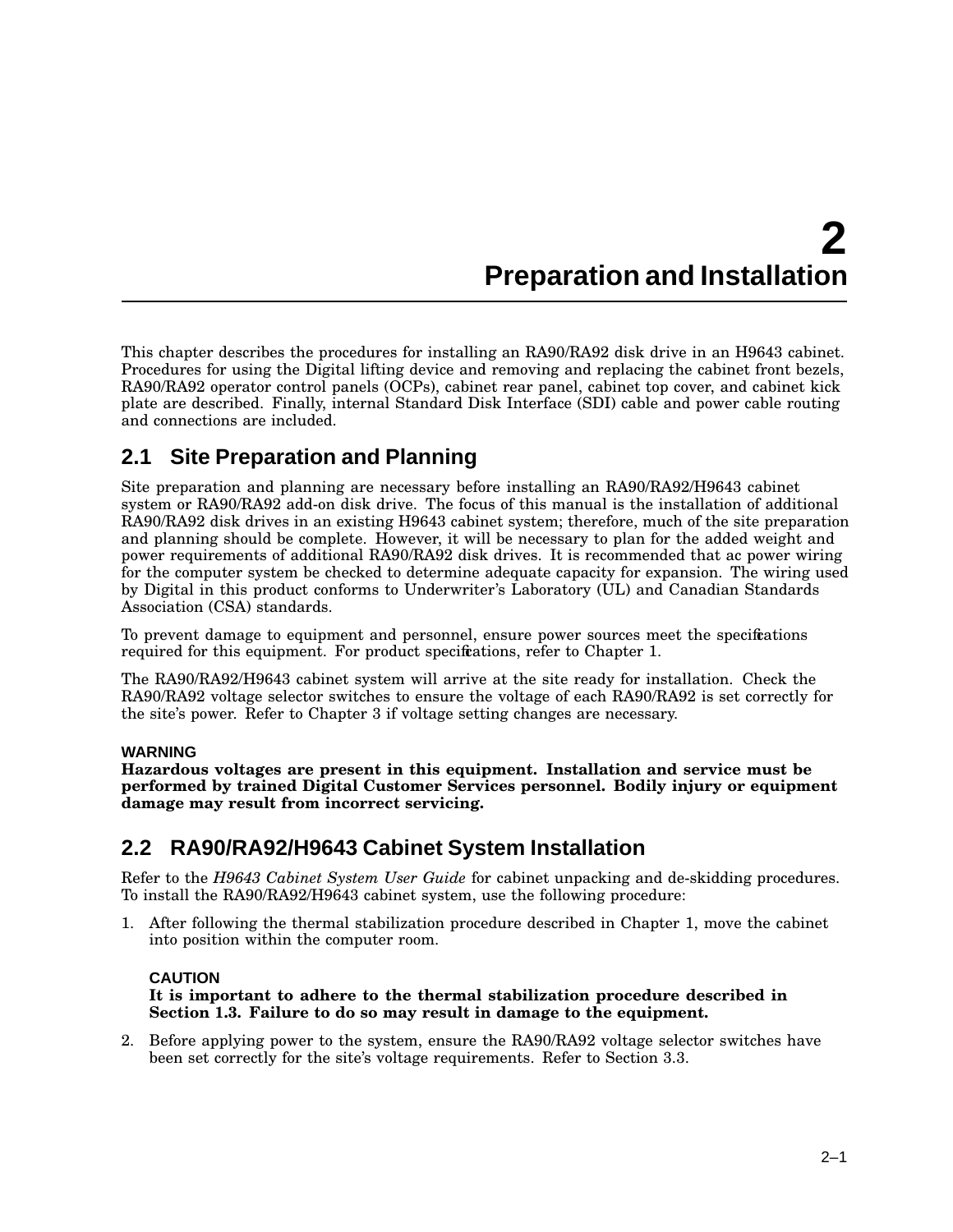- 3. Remove the cabinet rear access panel using the procedure described in the *H9643 Cabinet System User Guide*.
- 4. The internal SDI cables have already been connected to the RA90 disk drives and the cabinet I/O bulkhead panel at the factory. The disk drive power cords have also been connected to the RA90 rear panel and the 874 power controller (Section 2.5). The internal SDI cables and disk drive power cords for RA92 disk drives are shipped with the disk drives and must be connected:
	- Install the internal SDI cables connectors to Port A and Port B connections at the rear of the RA92 disk drive and to the cabinet I/O bulkhead panel.
	- Install the disk drive power cord to the rear of the RA92 disk drive and the 874 power controller. Ensure all cables and power cords are seated properly.
- 5. Connect the external SDI cables from the cabinet I/O bulkhead panel to the host system I/O panel.
- 6. Plug the 874 power controller power cable into the proper wall outlet.
- 7. Set the 874 power controller remote/off/local bus switch (marked A/O/B on the power controller front panel) to the proper position. Refer to Chapter 3.
- 8. Turn on the power controller circuit breaker. Perform the power-up and acceptance testing procedures in the *RA90/RA92 Disk Drive User Guide* to complete the installation.

# **2.3 Required Hardware for RA90/RA92 Add-On Disk Drive Installation**

The disk drive mounting guide rails have been installed at the factory for all levels in the original cabinet configuration. The RA90/RA92 disk drive mounting hardware will be located in two places: in the RA90/RA92 add-on shipping container and attached to the front of the cabinet frame. Before proceeding with the RA90/RA92 add-on installation, ensure all add-on disk drive and cabinet hardware is available. Refer to Section 2.3.1.

## **2.3.1 Hardware Checklist**

Following is a complete list of hardware needed to install and secure the RA90/RA92 disk drive in the cabinet (Figure 2–1):

- 1. RA90–NA/RA92–NA hardware:
	- Chassis retainer brackets (2), for attaching the RA90/RA92 disk drive to the cabinet frame.
	- Short 10-32 x 3/8 pan-head Phillips sems screws (4), two screws for each chassis retainer bracket (for holes on the side of the RA90/RA92 disk drive).
	- Short 10-32 x 7/16 flat-head Phillips screws (2), for attaching the chassis stabilizer bracket to the top of the RA90/RA92 disk drive. **Caution: It is important to use the correct screws here, to avoid damage to disk drive modules.**
- 2. H9643 cabinet hardware:
	- Long  $10-32 \times 5/8$  pan-head Phillips sems screws (2), one for each retainer bracket (for drive-to-frame connection, located on the cabinet frame).
	- Chassis stabilizer bracket (1), one per drive for disk drive positions 2, 3, 4, and 5. This bracket will be attached to the cabinet frame with two  $10-32 \times 5/8$  hex serrated screws.
	- Nylon washers will be located in the bottom hole of the grille (bezel) mounting bracket hardware stack-up for disk drive positions without RA90/RA92 disk drives. The nylon washer resides between the grille mounting bracket and the cabinet frame. These nylon washers will be discarded when the RA90/RA92 chassis retainer brackets are installed.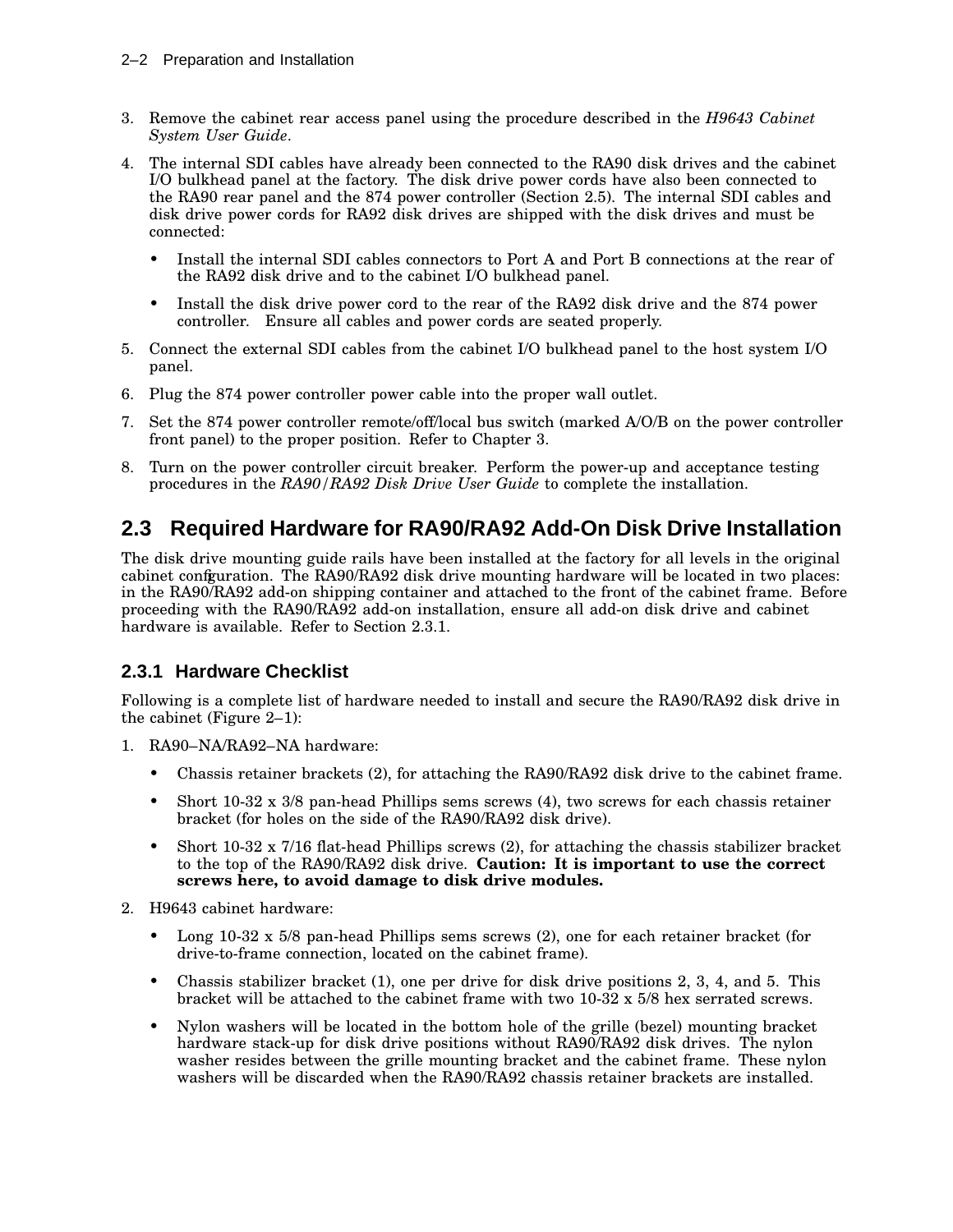

**Figure 2–1 Installing Disk Drive/Cabinet Hardware, Front View**

# **2.4 RA90/RA92 Add-On Disk Drive Installation**

Unpack the RA90/RA92 add-on disk drive and complete the thermal stabilization per the procedures in Chapter 1. Ensure all add-on disk drive and cabinet hardware is available before beginning installation procedures. Refer to Section 2.3.1.

The following sections describe the RA90/RA92 add-on disk drive installation tasks.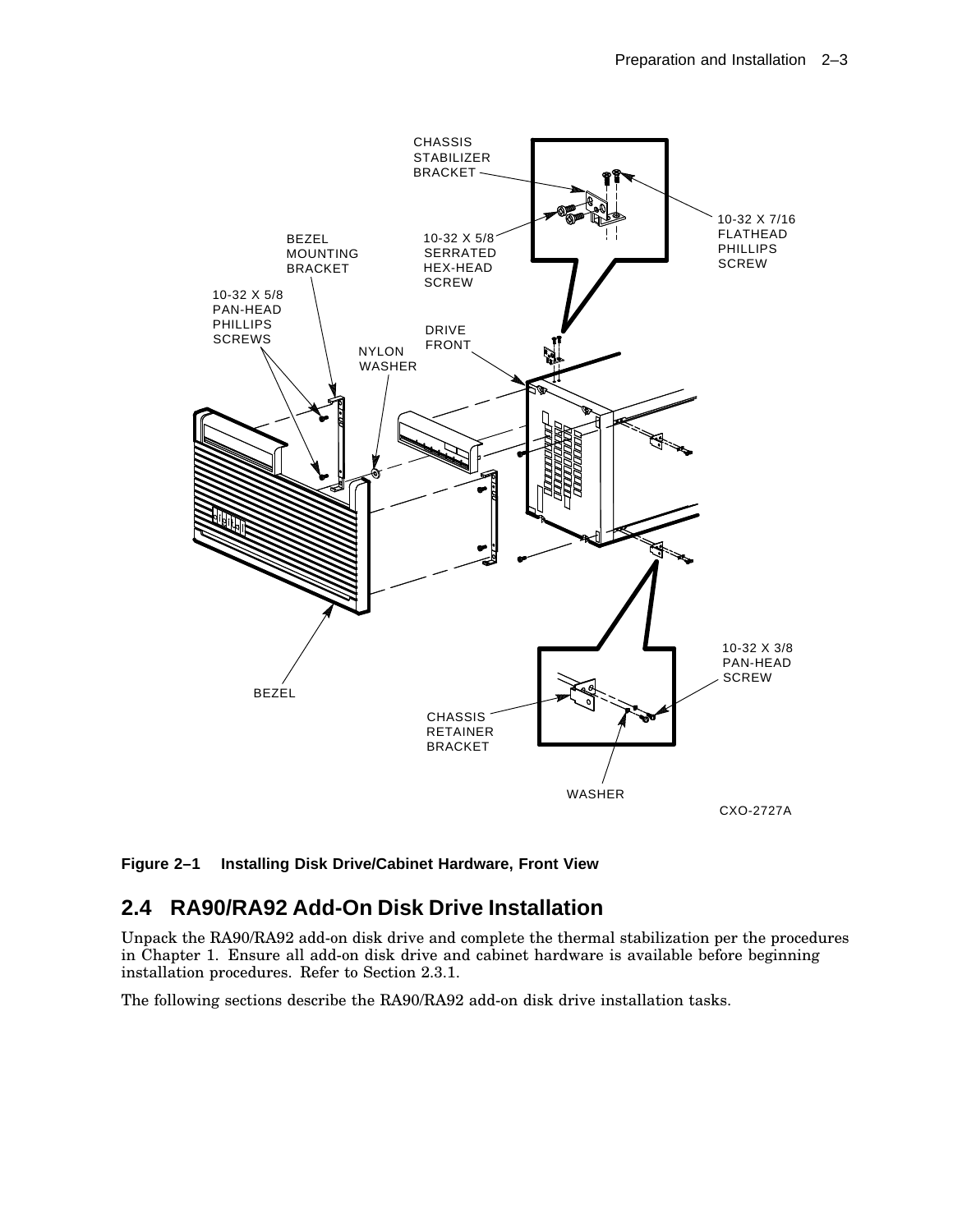## **2.4.1 RA90/RA92 Add-On Disk Drive Order Sequence for H9643 Cabinet**

When installing additional RA90/RA92 disk drives in an RA90/RA92/H9643 cabinet system, disk drives must be added in a specific sequence to ensure cabinet stability. Working from the front of the cabinet, install the first add-on disk drive in disk drive position 1 (center level), the second in disk drive position 2 (bottom level), and so on. Refer to Figure 2–2.

#### **WARNING**

**Failure to adhere to the disk drive add-on order sequence can cause cabinet instability, resulting in damage to equipment and/or personnel.**



#### **Figure 2–2 RA90/RA92/H9643 Cabinet System**

The procedures for installing an RA90/RA92 add-on disk drive depend on the disk drive position and cabinet level in which the RA90/RA92 add-on disk drive is being installed. The hardware differences are discussed in the following list. In all cases, the disk drive installation procedures describe installation from the front of the cabinet.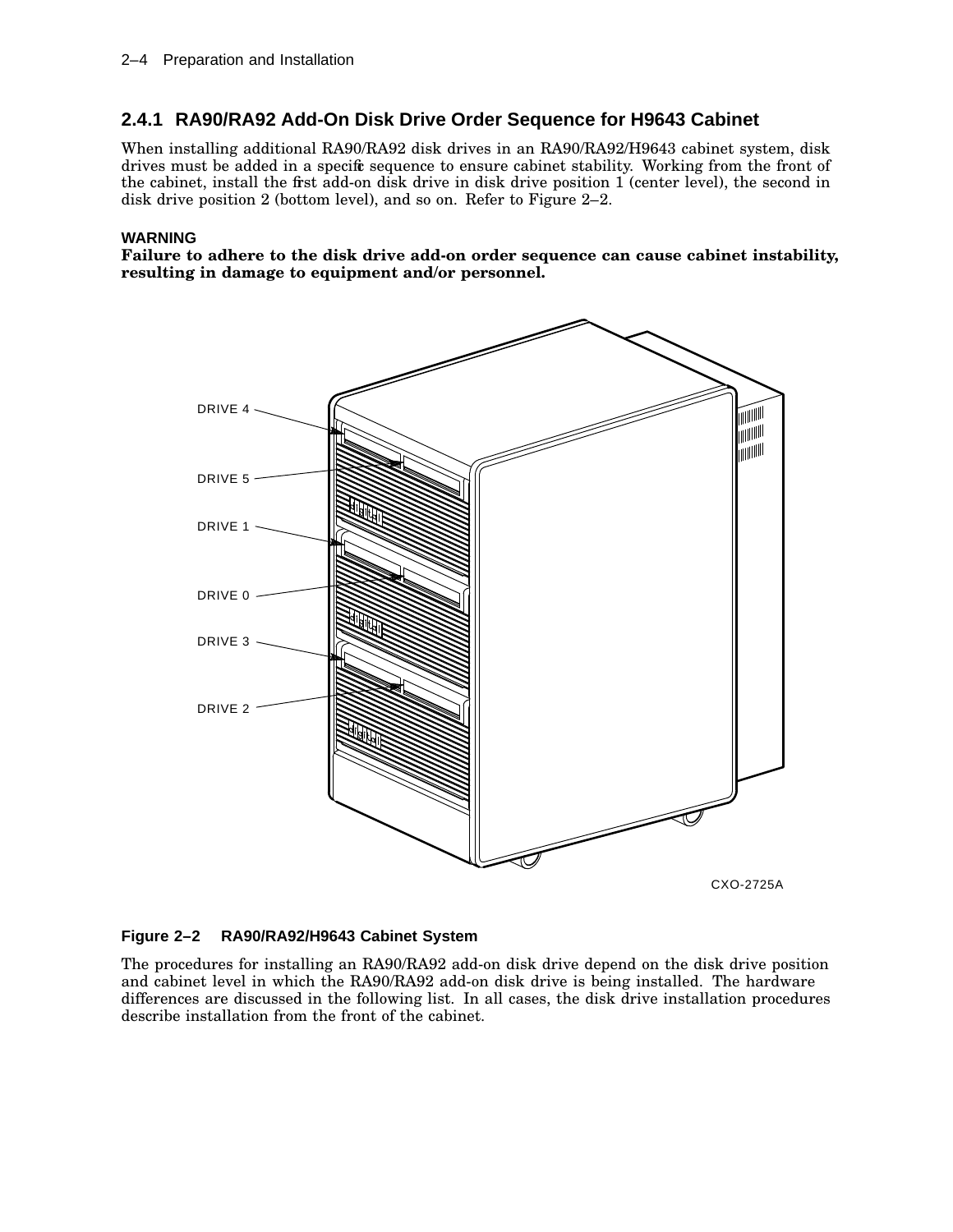### 1. **Upper Level Disk Drive Installation**

When installing an RA90/RA92 add-on disk drive in the left-hand, disk drive position 4 of the cabinet, it is necessary to remove the cabinet top cover. The drive chassis stabilizer bracket cannot be removed from the frame and attached to the upper level disk drives without first removing the cabinet top cover (refer to Section 2.4.6).

Each upper level disk drive is supported by two chassis retainer brackets (top and bottom), one chassis stabilizer bracket, and two (top and bottom) factory-installed rear lock-down brackets with one U-clip each. Detailed instructions for removing/installing this hardware are found in Sections 2.4.9 and 2.4.10.

#### **NOTE**

#### **An RA90/RA92/H9643 cabinet system with only one RA90/RA92 disk drive in disk drive position 5 will have a 25-pound stabilizer plate (weight) attached to the underside of the upper cabinet H-stiffener.**

#### 2. **Center Level Disk Drive Installation**

When installing an RA90/RA92 add-on disk drive in the center level of the cabinet (disk drive position 0 or 1), each disk drive is supported by two chassis retainer brackets (top and bottom), and two factory-installed rear lock-down brackets (top and bottom) with one U-clip each. Detailed instructions for removing/installing this hardware are in Sections 2.4.9 and 2.4.10.

Chassis stabilizer brackets are not used for center level disk drive support in this cabinet.

#### 3. **Lower Level Disk Drive Installation**

Before installing an RA90/RA92 add-on disk drive in the lower level of the cabinet (disk drive position 2 or 3), it will be necessary to remove the cabinet kick plate (Section 2.4.7). Each lower level disk drive is supported by two chassis retainer brackets (top and bottom), one chassis stabilizer bracket, and two (top and bottom) factory-installed rear lock-down brackets with one U-clip each. Detailed instructions for removing/installing this hardware are in Sections 2.4.9 and 2.4.10.

## **2.4.2 Electrostatic Discharge**

The electrostatic discharge (ESD) grounding strap for the RA90/RA92/H9643 cabinet system is attached to the rear bustle inside the rear panel of the cabinet.

#### **WARNING**

**Do not attempt the following procedures unless you have taken proper precautions against ESD. Wear an ESD grounding strap with the clip end securely connected to a known grounding point while removing the RA90/RA92 OCP or other ESD-sensitive components.**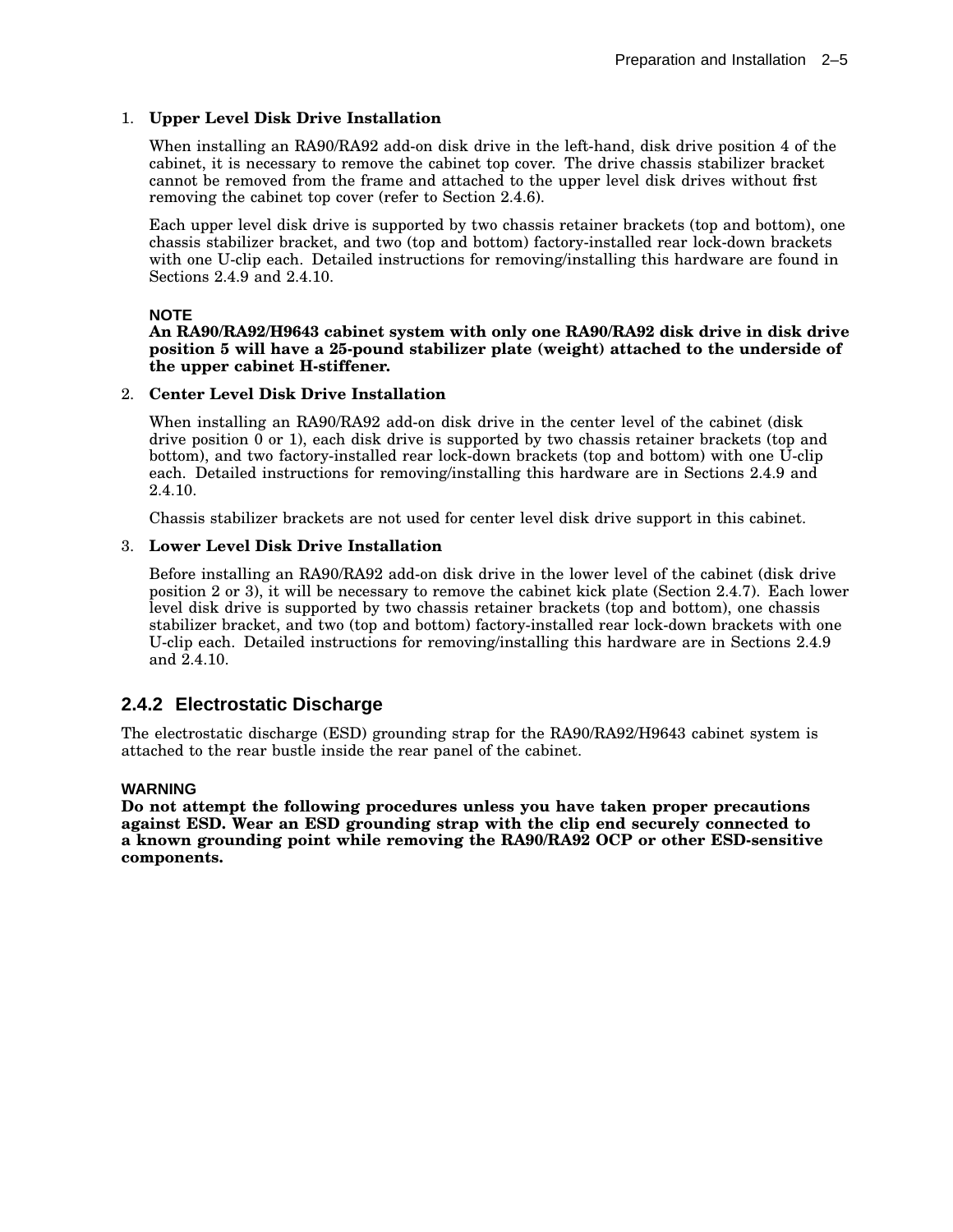## **2.4.3 Removing and Replacing the Cabinet Front Bezels**

Remove the cabinet front bezel as follows (Figure 2–3):

- 1. Grasp the lower edge of the bezel, and place your fingers in the finger cutouts (lower edge).
- 2. Lift up and pull forward. The top of the bezel should rock against the two rubber bezel bumpers attached to the cabinet frame.

#### **NOTE**

**Take care not to push the adjacent OCP out of place with the top edge of the bezel during bezel removal. The operating RA90/RA92 disk drive may power down if this occurs.**



## **Figure 2–3 Removing Bezel, OCP, Bezel Connector Cap**

To replace the cabinet front bezel (Figures 2–1 and 2–3):

- 1. Set the lower edge of the bezel in place, aligning the slots in each bottom corner of the bezel over the bottom tabs of the clear plastic grille mounting brackets.
- 2. Snap the upper portion of the bezel in place, pushing the bezel top into the top tabs of the clear plastic grille mounting brackets.

The bezel contains a prefiter  $(P/N \ 12-13121-33)$  held in place with six prefiter clips  $(P/N \ 90-$ 09748–00). Ensure prefilter clips are properly seated before reinstalling the bezel after disk drive installation.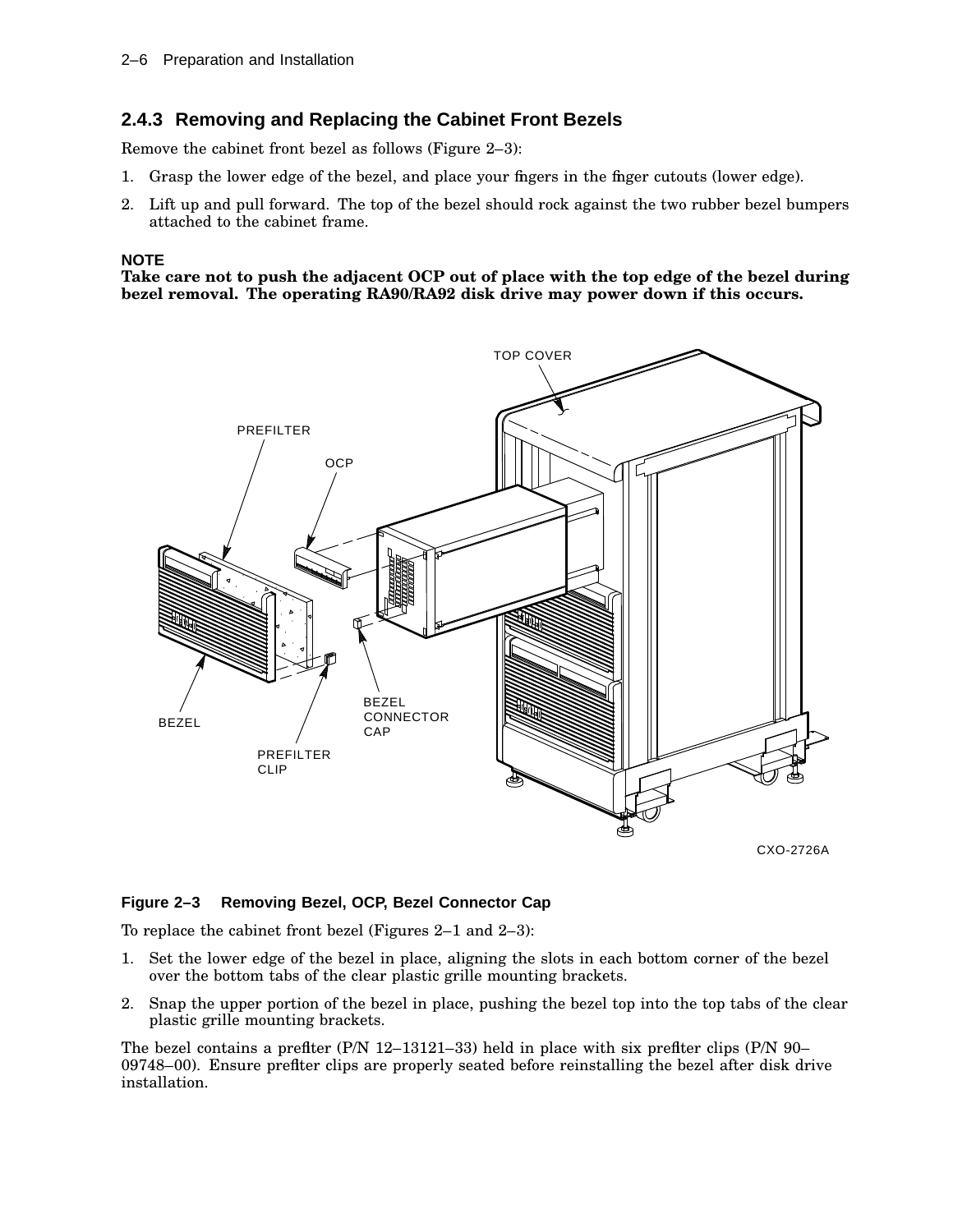## **2.4.4 Removing and Replacing the RA90/RA92 OCP**

To remove the RA90/RA92 OCP:

- 1. Grasp both sides of the OCP and pull straight out.
- 2. Set OCP aside until disk drive installation is complete.

To replace the RA90/RA92 OCP:

- 1. Grasp both sides of the OCP.
- 2. Align the connector on the back of the OCP with the socket on the RA90/RA92 disk drive.
- 3. Push the OCP gently into place, ensuring that the plastic tabs and spring clip on the OCP are seated in the bezel casting slots on the RA90/RA92 disk drive.

#### **NOTE**

**The OCP should be at the top of the disk drive. If it is at the bottom, remove the OCP by gently pulling it straight out. Turn the OCP around and replace it in the top position. (There may be a bezel connector cap over the top OCP connector slot. If so, remove the cap before trying to replace the OCP. Move the cap to the bottom connector slot, as shown in Figure 2–3).**

## **2.4.5 Removing and Replacing the Cabinet Rear Access Panel**

Refer to the *H9643 Cabinet System User Guide* for cabinet rear access panel removal and replacement procedures.

## **2.4.6 Removing and Replacing the Cabinet Top Cover**

Remove the cabinet top cover using the following procedure:

- 1. At the rear of the cabinet, remove the two serrated, truss-head, Phillips screws from the under side of the rear bustle. Save these screws.
- 2. Lift the cabinet top cover up, then slide it back approximately 1 to  $1-1/2$  inches. This will enable the metal tabs on the cover to clear the cabinet H-stiffener slots.
- 3. Carefully remove the top cover from the cabinet and store in a safe place to avoid damage to the painted finish.

Replace the cabinet top cover using the following procedure:

- 1. Lift the top cover over the cabinet and rest it on the H-stiffener.
- 2. Align the top cover metal tabs with the two slots in the top of the cabinet H-stiffener.
- 3. Slide the metal tabs into the slots.
- 4. Push the top cover forward until the screw holes in the top cover align with the holes in the rear bustle. The top cover should now be flush with the cabinet side panel profiles (top and front).
- 5. Insert and secure the two previously removed truss-head screws.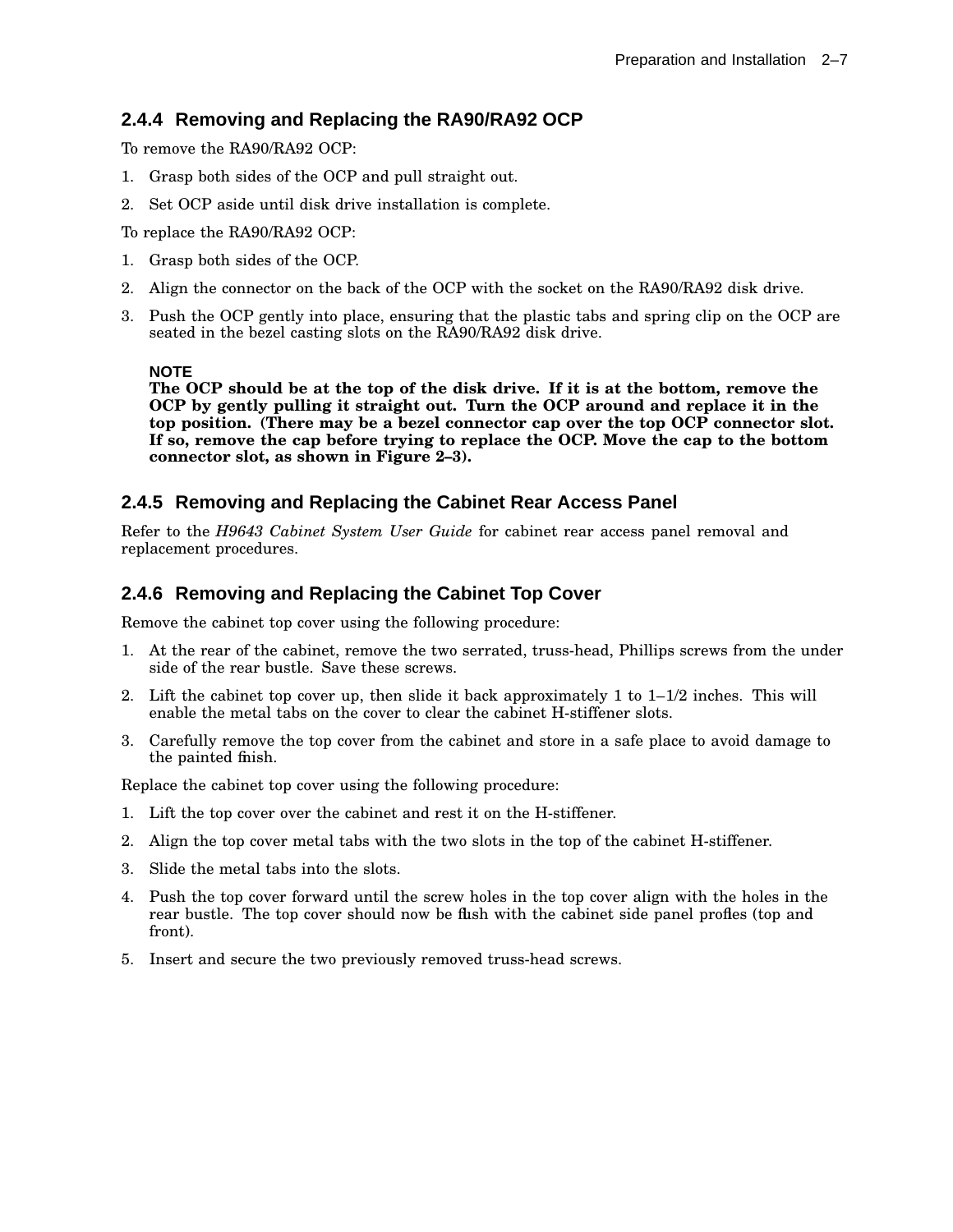## **2.4.7 Removing and Replacing the Cabinet Kick Plate**

When installing or removing RA90/RA92 disk drives in the two lower disk drive positions (positions 2 and 3), you must remove the cabinet front kick plate to install the chassis stabilizer brackets.

Remove the cabinet kick plate using the following procedure (Figure 2–4):

- 1. Remove the two 10/32 pan-head Phillips sems screws that secure the kick plate to the cabinet frame. Hold the kick plate with one hand after removing the second screw, or it will fall to the fbor.
- 2. Place the kick plate and its hardware in a safe place.

Replace the cabinet kick plate using the following procedure (Figure 2–4):

- 1. Slide the pointed tabs on the back of the kick plate into the cabinet mounting bracket holes at the base of the frame. Note the kick plate tabs slide up into the holes, as opposed to seating down into the holes.
- 2. Push the kick plate flush to the frame, then reinsert the two 10/32 pan-head Phillips sems screws.
- 3. Tighten the screws.

## **2.4.8 Stabilizer Plate (Weight)**

To ensure the stability of a cabinet that contains a single RA90/RA92 disk drive (RA90–CA/RA92– CA or RA90–CD/RA92–CD) in disk drive position 5, a 25-pound stabilizer plate has been installed at the factory. The stabilizer plate is attached to the underside of the upper cabinet H-stiffener, and is fastened to the upper front and rear cabinet crossbars. It is not necessary to remove the stabilizer plate after installing additional RA90/RA92 add-on disk drives.

## **2.4.9 Installing Cabinet Hardware**

After removing the bezel, OCP, and cabinet rear panel, prepare the cabinet hardware for disk drive installation as follows:

1. Remove the two clear plastic grille mounting brackets. The brackets are designated as left-hand (P/N 74–37919–02) and right-hand (P/N 74–37919–01). Each bracket is secured with two 10-32 x 5/8 pan-head Phillips sems screws. Save these brackets and screws.

#### **NOTE**

**A nylon washer is located in the hardware stack-up of the bottom hole of the clear plastic grille mounting bracket. The nylon washer resides between the grille mounting bracket and the cabinet frame. The nylon washer maintains spacing for bezel alignment until the add-on disk drive retainer bracket is installed. The nylon washer can be discarded after the RA90–NA/RA92–NA installation.**

- 2. If installing an upper-level disk drive, remove the cabinet top cover. Refer to Section 2.4.6.
- 3. Remove the two 10-32 x 5/8 hex serrated screws of the associated cabinet stabilizer bracket from the cabinet frame.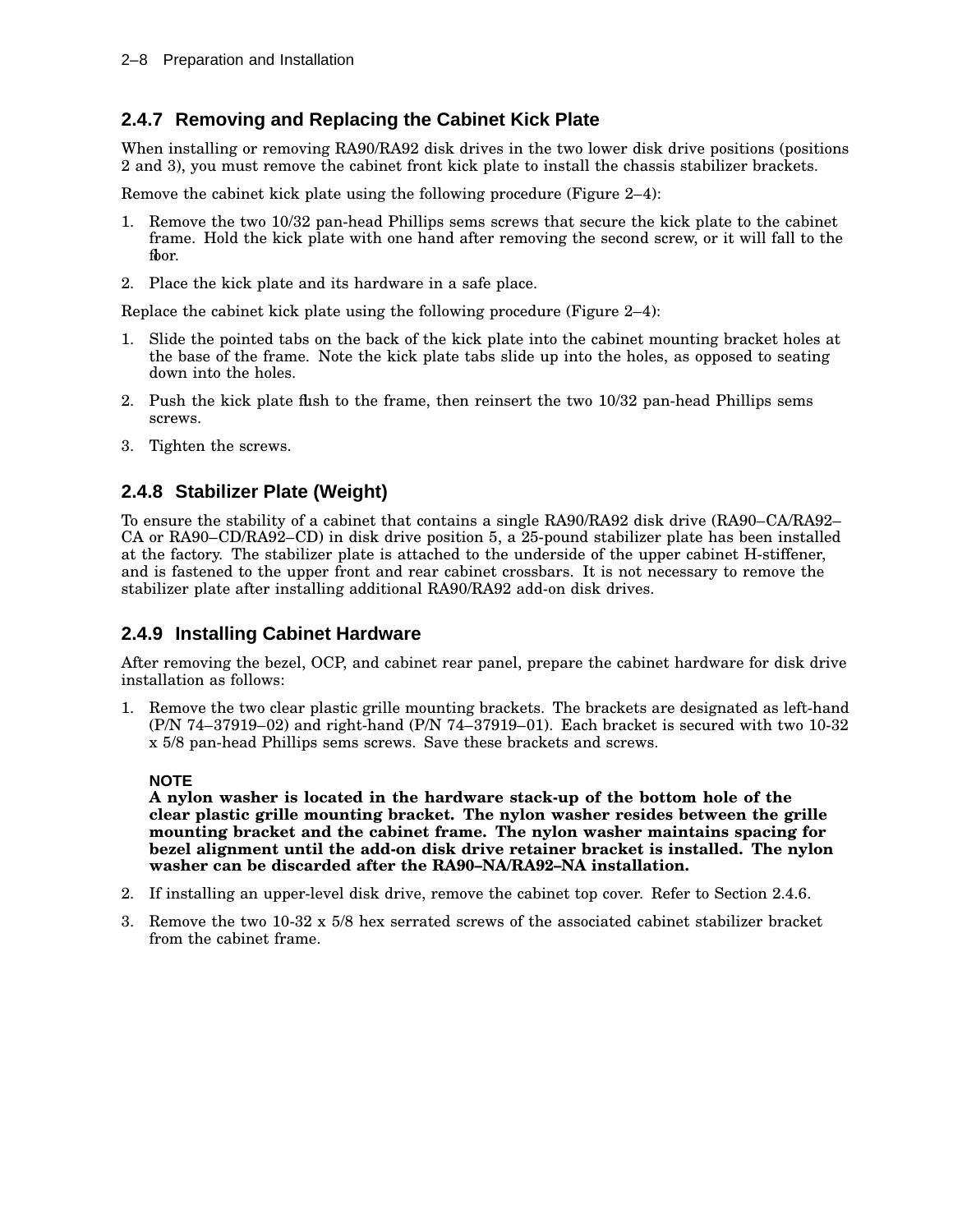

**Figure 2–4 Cabinet Rails and Kick Plate (Front)**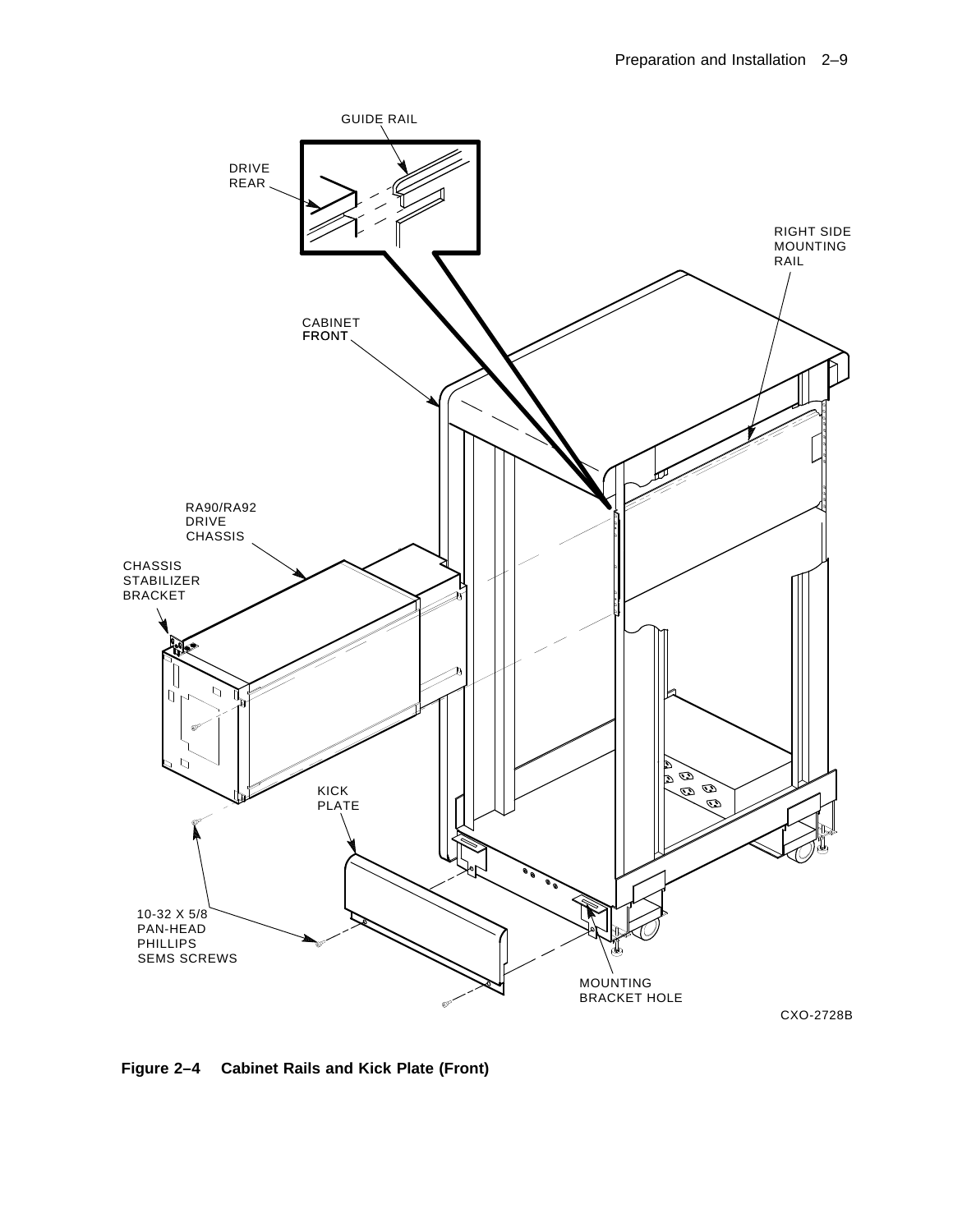4. Attach the cabinet stabilizer bracket to the top of the add-on disk drive with two 10/32 x 7/16 flat-head Phillips screws (from the plastic bag that came with the RA90–NA/RA92–NA disk drive add-on kit).

### **NOTE**

**The chassis stabilizer bracket position corresponds to the disk drive position and level the disk drive will occupy. The chassis stabilizer brackets for disk drive positions 4 and 5 attach to the cabinet frame crossbar above the disk drives. The chassis stabilizer brackets for disk drive positions 2 and 3 attach to the cabinet frame crossbar below the disk drives. Disk drive positions 0 and 1 do not require chassis stabilizer brackets.**

5. Attach the top and bottom chassis retainer brackets (L-shaped brackets) to the side of the disk drive using the short  $10-32 \times 3/8$  pan-head Phillips sems screws (from the plastic bag that is part of the RA90/RA92 disk drive add-on kit). Two screws will be used for each retainer bracket.

## **2.4.10 Placing the RA90/RA92 Add-On Disk Drive Into the Cabinet**

The RA90/RA92 add-on disk drive and the H9643 cabinet system hardware are now ready for disk drive installation. Refer to Figure 2–4 while performing the installation procedure.

- 1. Turn the disk drive so the side grooves are facing toward the cabinet guide rails. (The disk drive may look upside down at this point; this will be rectified when the OCP is reinstalled to correspond with the disk drive orientation.)
- 2. Lift and move the disk drive into place using a Digital lifting device (P/N FC–10117–AC), and the following procedure:

### **CAUTION**

**If a lifting device is not available, two people are needed to install the RA90/RA92 disk drive into the cabinet. The RA90/RA92 disk drive weighs 31.8 kilograms (70.1 pounds) and must be handled with care. Manual installation is not recommended.**

- a. Place the lifting device in an upright position with the lift platform facing away from the operator.
- b. Ensure sufficient open space for extending the lift platform.
- c. Support the top of the lifting device with one hand. With the other hand, raise the lift platform holding latch from the cross bar to release it.
- d. Lower the lift platform to its service position.
- e. Check the hinges at the base of the lift platform to ensure they are fully extended and locked.
- f. Release the safety strap and move it to one side so it will not become tangled.
- g. Move the lifting device to the disk drive and center the lift platform under the disk drive. Slide the disk drive to the back of the lift platform.
- h. Secure the safety strap around the disk drive.
- i. Lower the lift platform to no more than 12 inches off the floor.
- j. Transport the disk drive to the cabinet.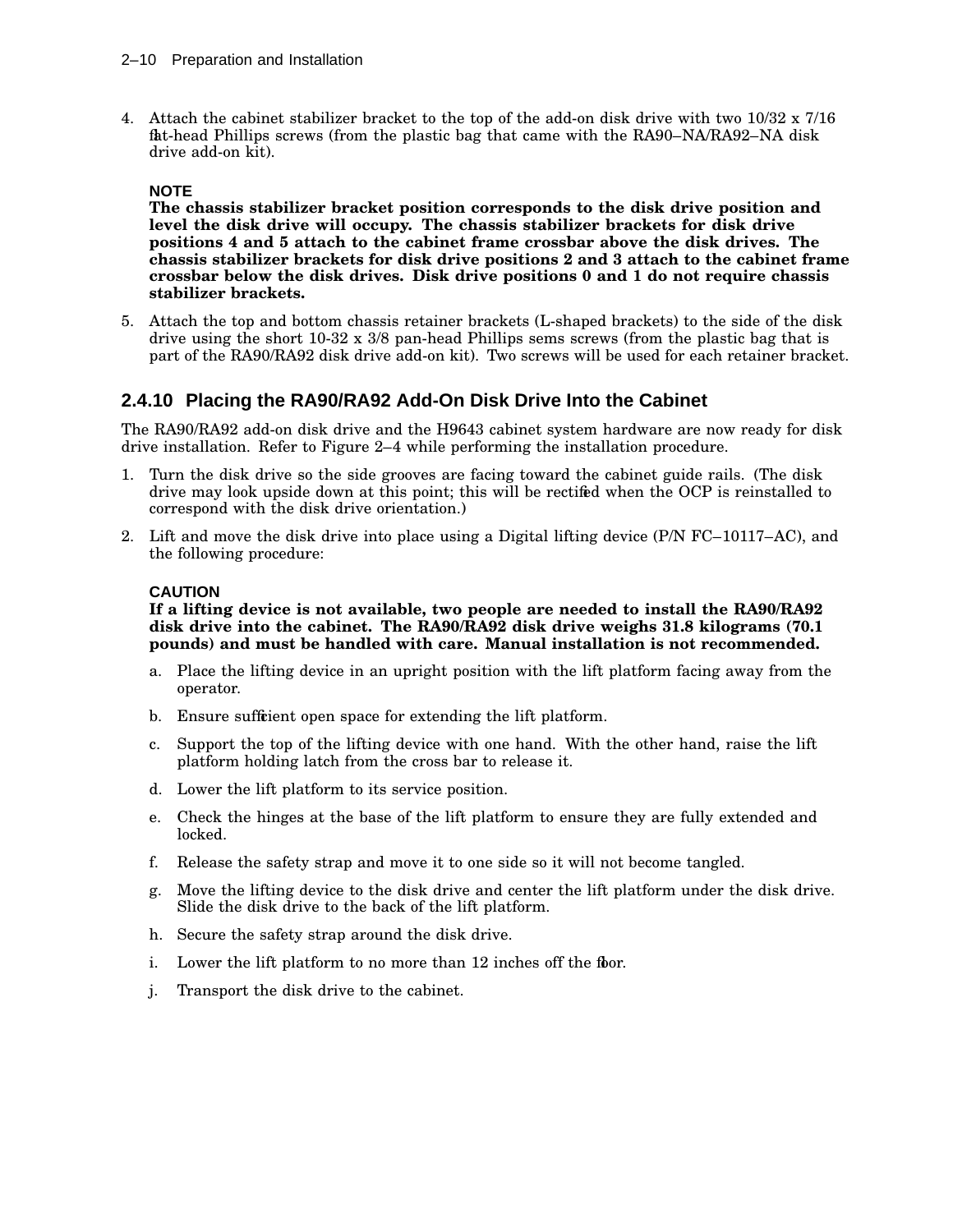k. Crank the lift platform up to the disk drive installation level in front of the cabinet.

#### **NOTE**

#### **Ensure the internal SDI cables and drive power cables are clear for disk drive installation.**

- l. Remove the safety strap from the disk drive and slide the drive into the cabinet, ensuring that the grooves on the side of the disk drive align with the cabinet guide rails.
- m. Move the lifting device away from the cabinet. The cabinet guide rails will support the weight of the disk drive.
- n. Slide the disk drive completely into the cabinet until the chassis stabilizer bracket on the drive meets with the holes in the cabinet frame.
- 3. Align the hole in the upper chassis retainer bracket with the hole in the cabinet frame (Figure 2–1).
- 4. Insert the 10-32 x 5/8 pan-head Phillips sems screw (from the add-on kit bag) through the upper chassis retainer bracket hole and into the frame. Screw down, but do not tighten at this time.
- 5. Align the previously removed, clear plastic grille mounting bracket(s) to the frame. Loosely secure the bracket to the frame by placing the pan-head screw into the top bracket hole.
- 6. Align the holes in the lower chassis retainer bracket (L-shaped bracket) and the clear plastic grille mounting bracket with the hole in the cabinet frame (Figure 2–1). Insert the  $10-32 \text{ x}$ 5/8 pan-head Phillips sems screw (previously removed) through both parts (clear plastic grille mounting bracket and the chassis retainer bracket) and secure, but do not tighten, to the cabinet frame.
- 7. If installing disk drives in upper or lower levels, align the two holes in the chassis stabilizer bracket with the threaded holes in the cabinet (H-stiffener) frame (above drives 4 and 5, below drives 2 and 3).
- 8. Insert the two 10-32 x 5/8 hex serrated screws through the chassis stabilizer bracket and into the frame.
- 9. Tighten all screws.

# **2.5 SDI Cable and Power Cord Routing and Connections**

The internal SDI cables and disk drive power cords have been factory-installed and routed for all disk drive positions. The SDI cables have been connected to the cabinet I/O bulkhead panel. The power cords have been connected to the rear panel of the 874 power controller. Refer to Figures 2–5 and 2–6.

Use the following procedure to connect the internal SDI cables and power cords at the rear of the cabinet:

1. Go to the rear of the cabinet. The disk drive connections for both internal SDI cables and power cords are coiled and tie-wrapped at the factory. Carefully cut the cable tie, then connect the SDI cable connectors to the Port A and Port B connections on the rear of the RA90/RA92 disk drive.

#### **NOTE**

**An RA90/RA92 I/O bulkhead port label is affixed to the rear panel of the cabinet. The port label indicates the positions for SDI cable connections.**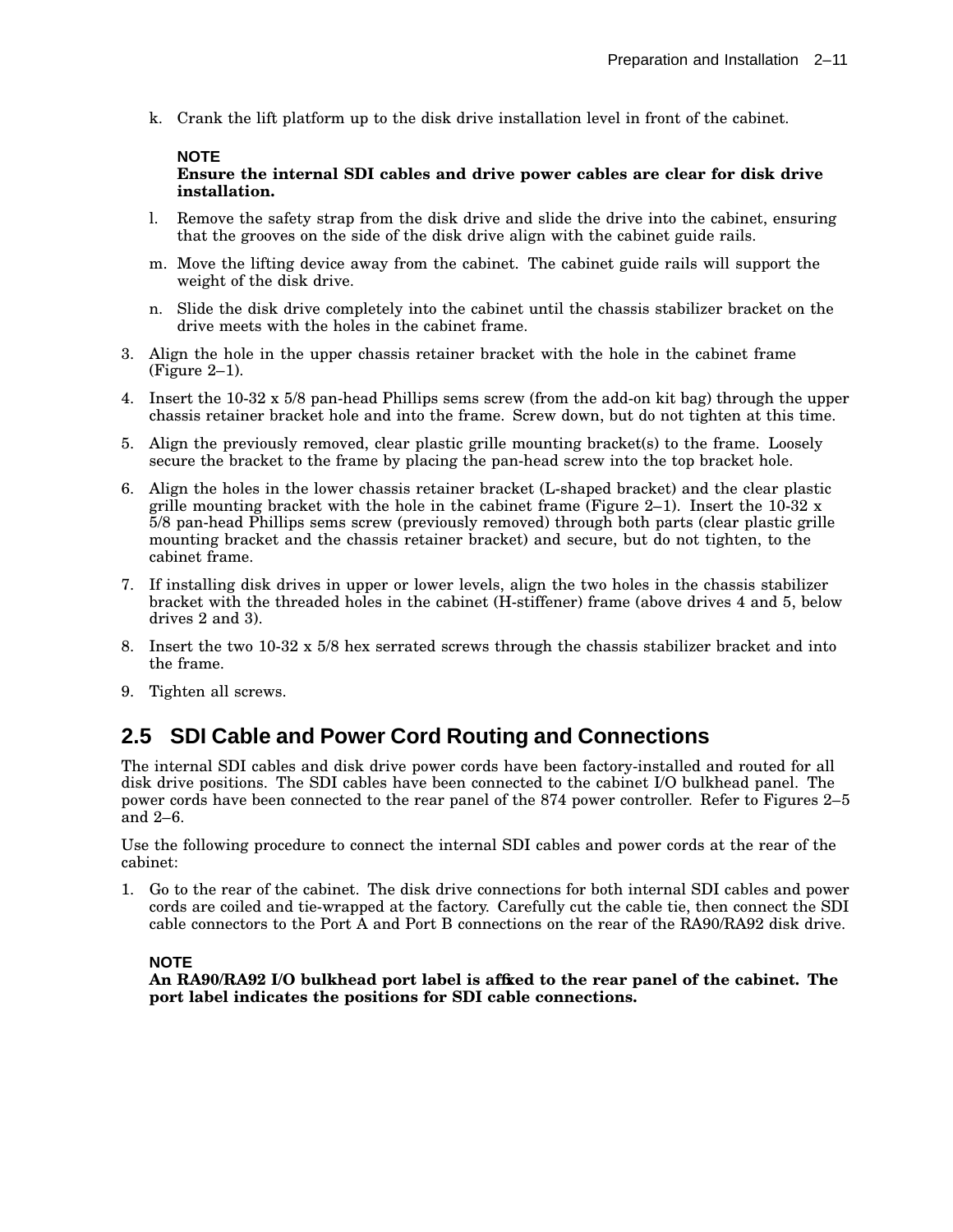

**Figure 2–5 SDI Cables and Power Cords Routing, Rear View**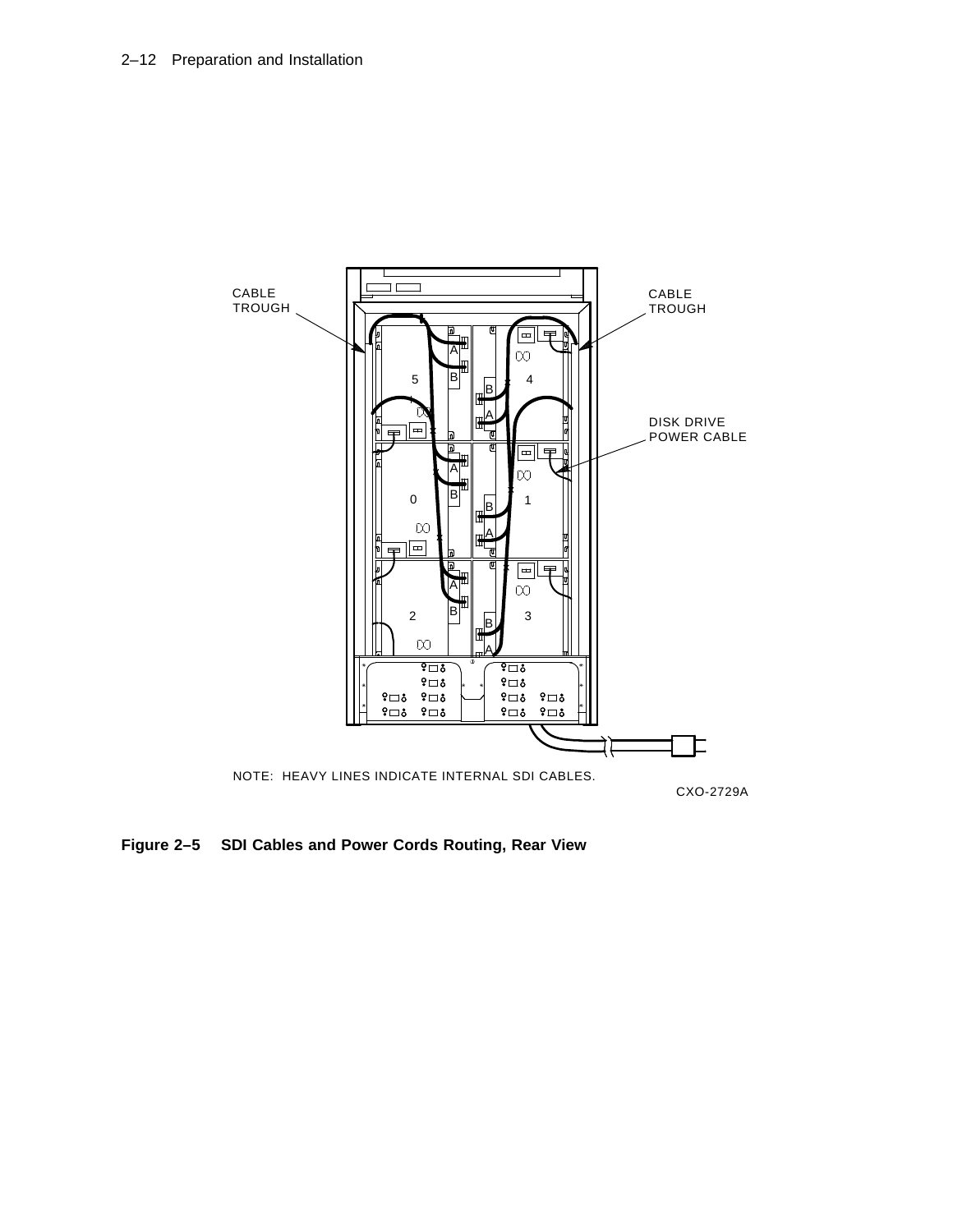

**Figure 2–6 SDI Cables and Power Cords Connections, Rear View**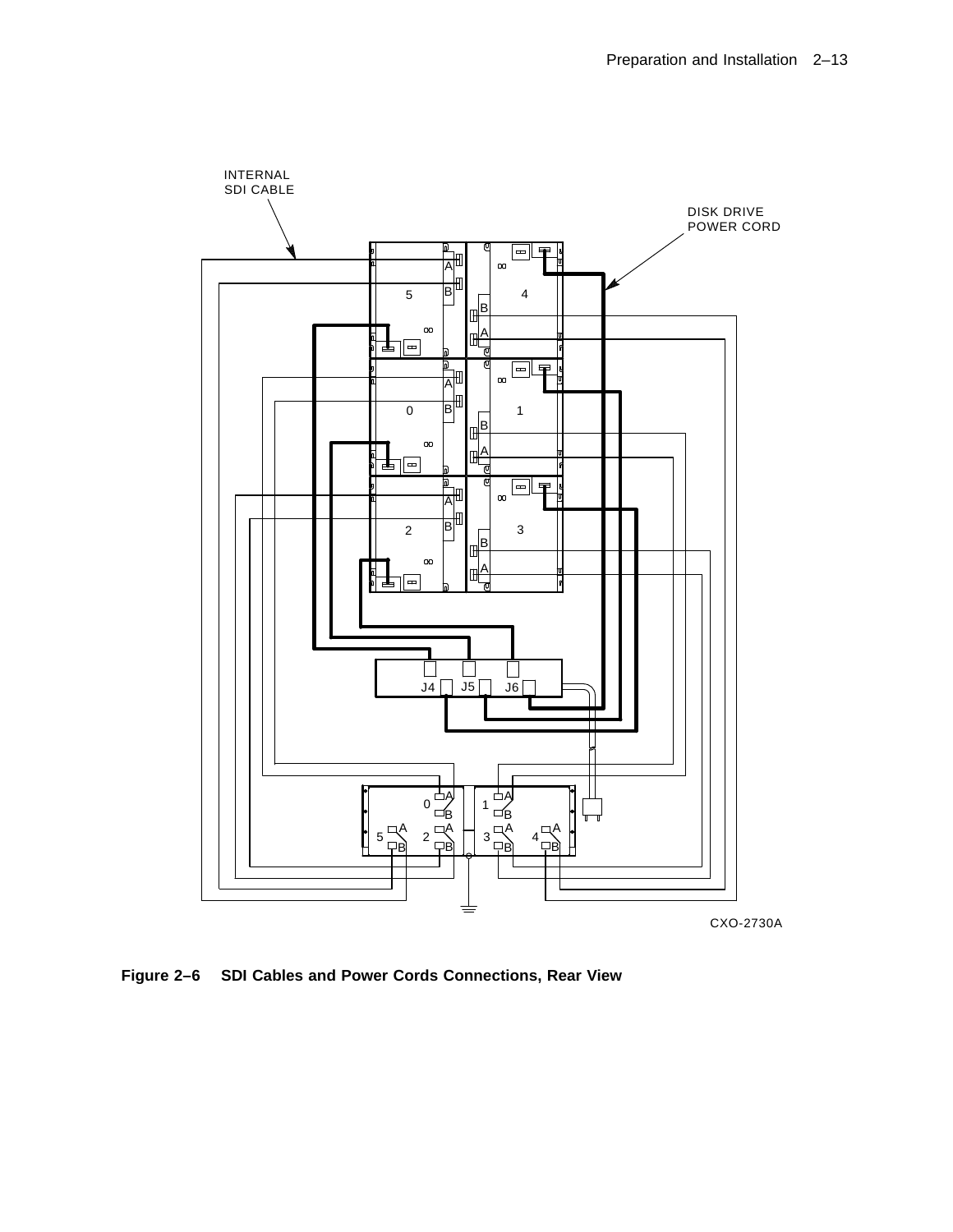- 2. Connect each disk drive power cord to the ac power input on the rear of the RA90/RA92 disk drive, near the RA90/RA92 circuit breaker. Refer to Figure 2–7.
- 3. Before applying power to the cabinet, turn to Chapter 3 for information about the 874 power controller switches, RA90/RA92 voltage selector switch, and the RA90/RA92 circuit breaker.



CXO-2135C

**Figure 2–7 RA90/RA92 Voltage Selector Switch/Circuit Breaker**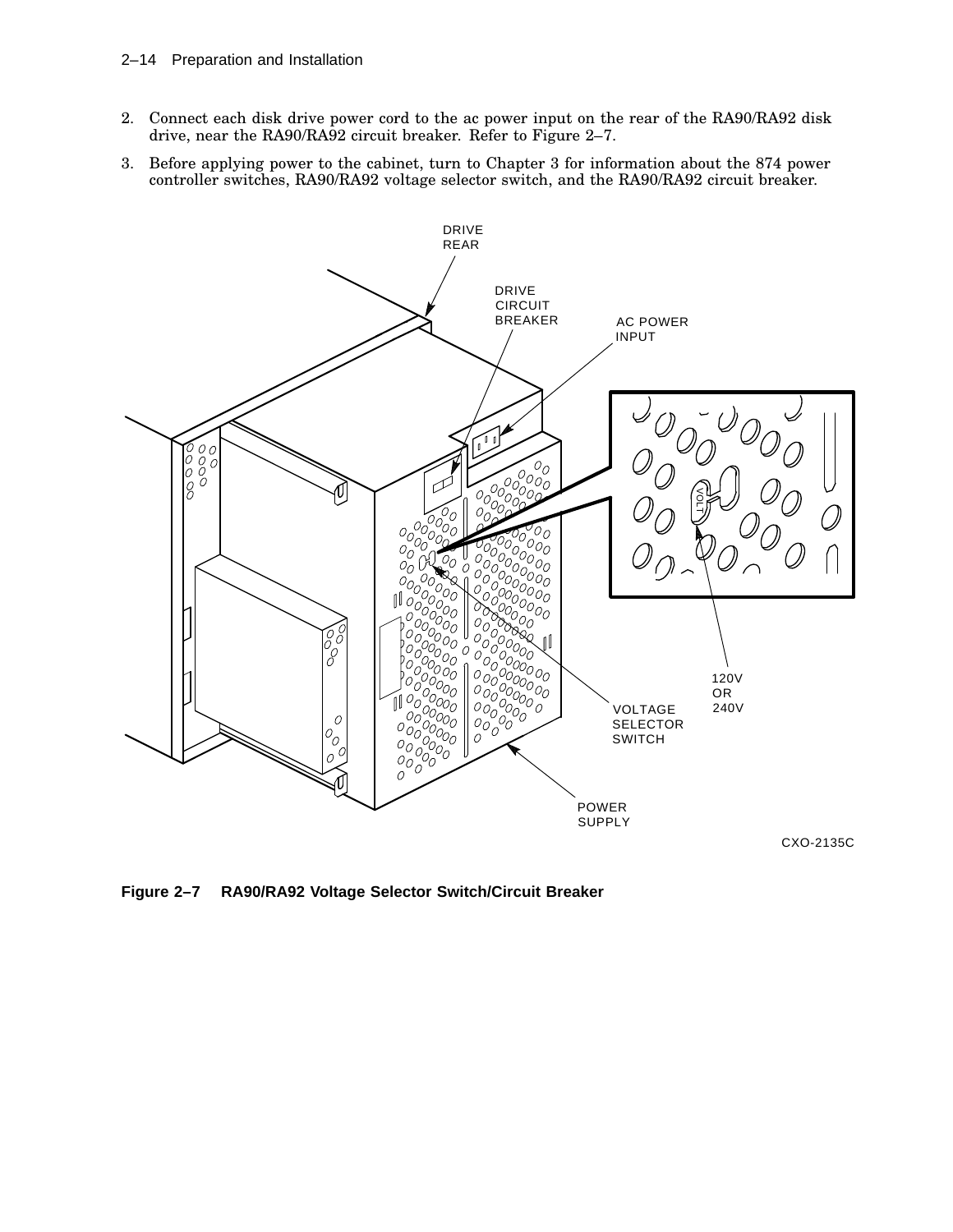# **3 Applying Power**

This chapter describes the RA90/RA92 disk drive switches and 874-series power controller power connector configurations encountered when installing an RA90/RA92 disk drive in an H9643 cabinet. Brief descriptions of the 874–D/F power controller switches, the RA90/RA92 voltage selector switch, and the RA90/RA92 circuit breaker are included.

This chapter does not discuss fault codes or error conditions incurred at power-up. Please reference RA90/RA92 disk drive specific manuals for such information.

# **3.1 Power Connector Configurations**

During RA90/RA92 add-on disk drive installation, several power connector configurations will be encountered. Power connector configurations from the RA90/RA92 disk drive to the power controller and from the power controller to the wall outlet are shown in Figure 3–1.

# **3.2 874–D/F Power Controller**

The 874-series power controller has three switched duplex outlets and one unswitched duplex outlet (a total of eight outlets). All variations include an ac line filter. The 874 power controller is 19-inch rack-mountable.

The 874-series power controller serves four functions:

- a. Controls large amounts of power from a remote source
- b. Provides a convenient ac power distribution point for multiple units
- c. Protects equipment from some electrical disturbances
- d. Disconnects power (in case of overload) and provides circuit breaker protection

## **WARNING**

**High leakage current — earth connection is essential before connecting power. Verify the integrity of the earth ground terminal of the power receptacle before attaching the cabinet power controller cable and applying power. If the continuity of the terminal-toground cannot be verified, provide supplemental grounding to the cabinet system.**

Figures 3–2 and 3–3 show the front and rear views of the 874-series power controller. The RA90/RA92/H9643 cabinet system utilizes the 874–D and 874–F models.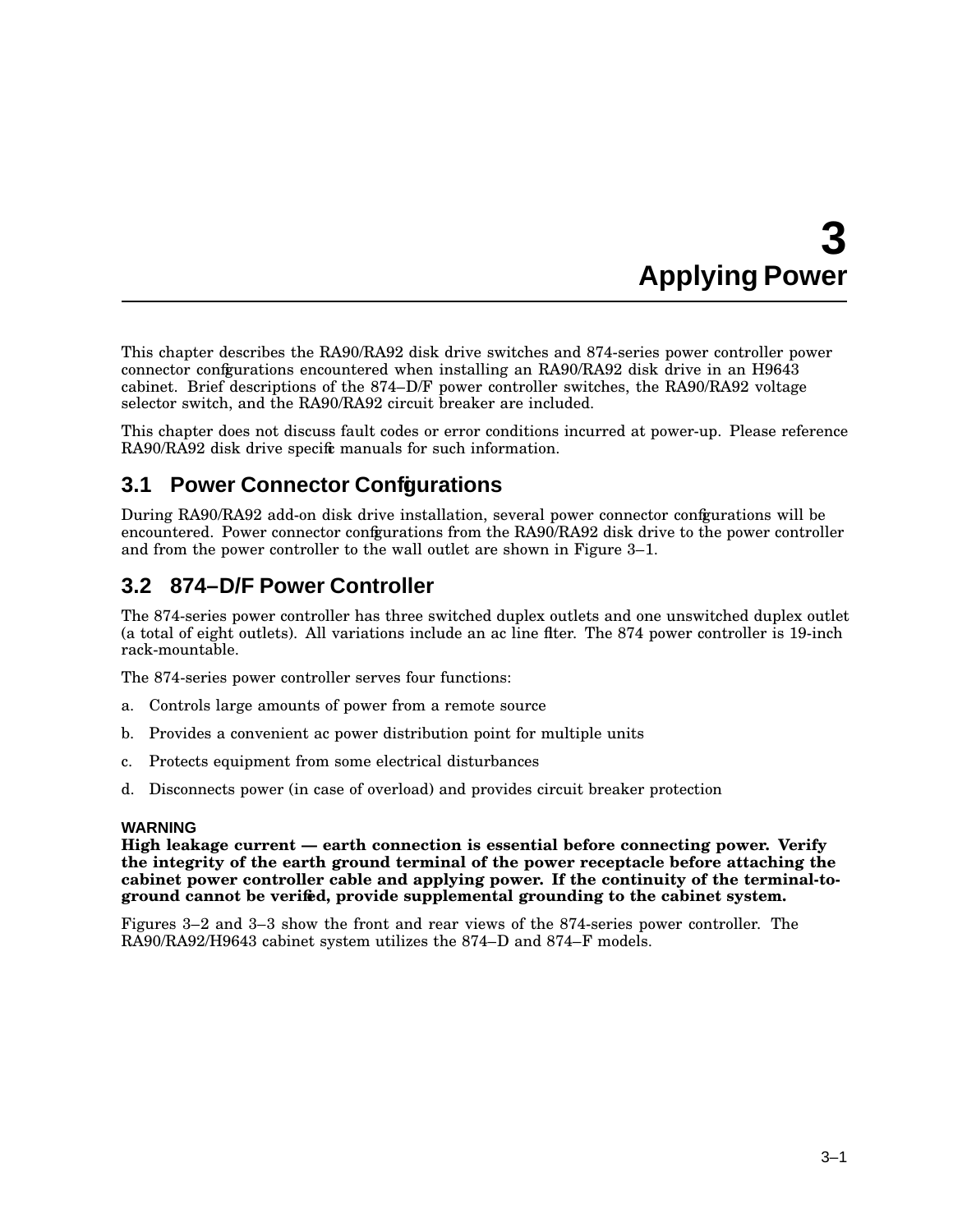#### POWER CORDS GOING TO 874 POWER CONTROLLER



PLUGS GOING TO WALL OUTLET (FROM 874 CONTROLLER)



CXO-2731B

**Figure 3–1 Power Connector Configurations**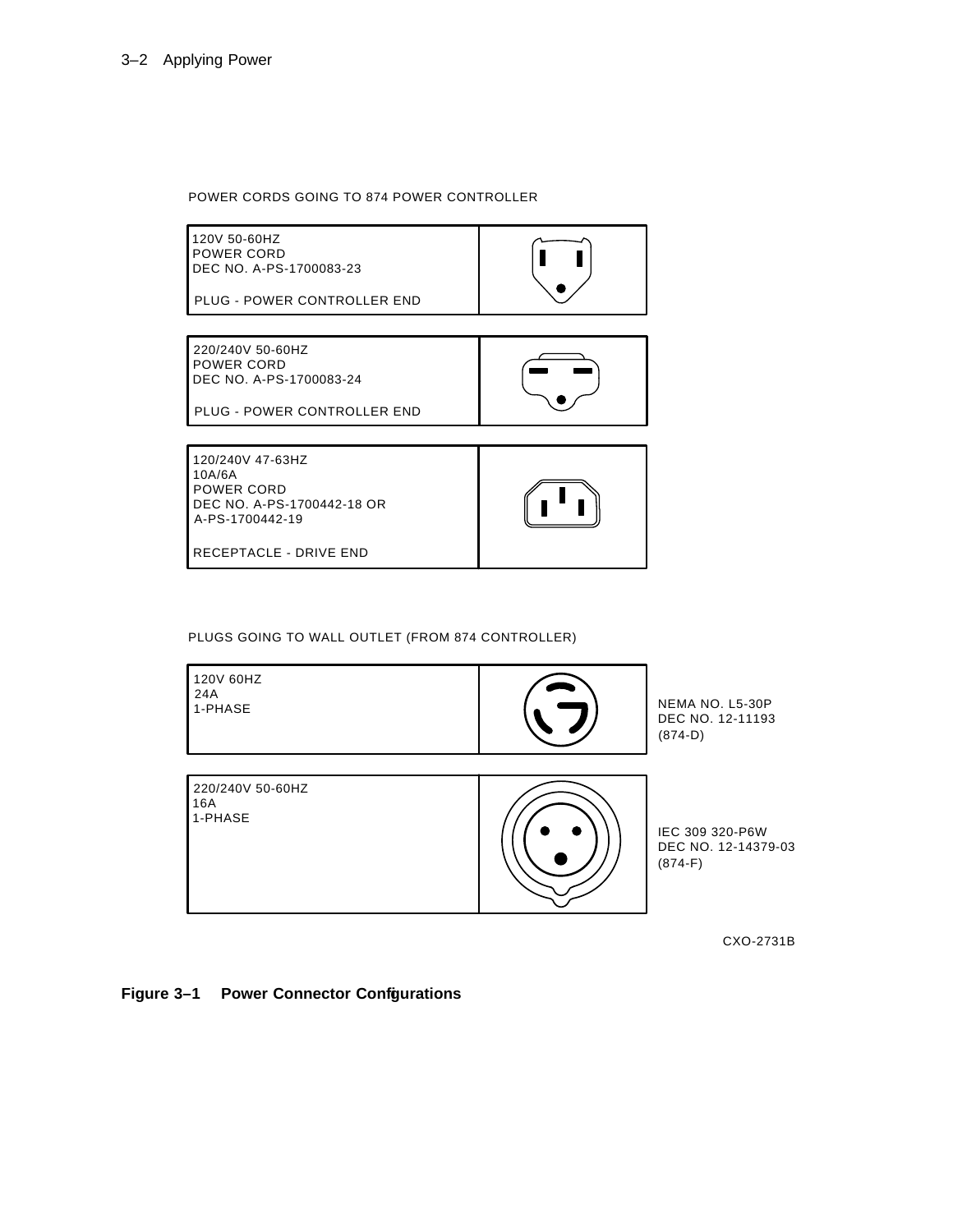

CXO-2732A

**Figure 3–2 874 Power Controller, Front View**





**Figure 3–3 874 Power Controller, Rear View**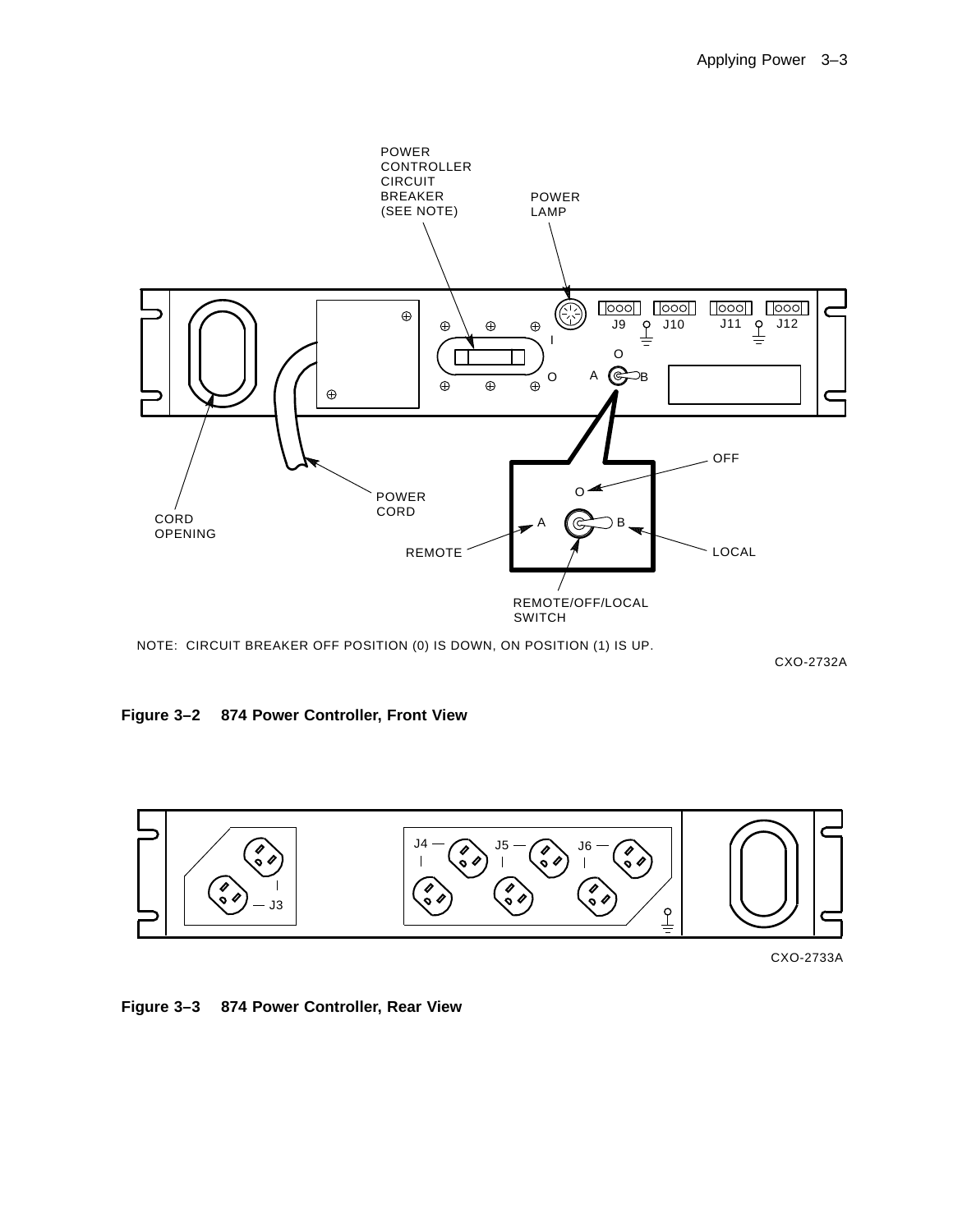## **3.2.1 874 Power Controller Circuit Breaker**

The 874 power controller circuit breaker has two positions: **0** and **1**. The **0** position represents OFF and the **1** position represents ON.

## **3.2.2 874 Power Controller Remote/Off/Local Switch**

The remote/off/local switch provides a means for controlling the power state of the 874-series power controller and/or RA90/RA92/H9643 cabinet system. The remote/off/local switch is used to turn the switched power on and off in a predictable manner.

### **WARNING**

**The remote/off/local switch is not to be used as an emergency power off function, or as an off device for the purpose of servicing equipment. It does not prevent fire, electric shock, or injury, and does not function as a safety interlock. The remote/off/local switch does not remove power from all of the output receptacles. Voltage may be present at the unswitched receptacles, and equipment connected to the unswitched receptacles may remain energized.**

The remote/off/local bus switch is marked **A, O,** and **B** on the power controller front panel, where **A** is remote on, **O** is off, and **B** is local. Refer to Figure 3–2.

The site power control bus can be connected, via cables, using the four parallel-connected, three-pin connectors (J9, J10, J11, and J12) located on the front panel of the 874 power controller. These cables are not provided with the 874-series power controller; they must be ordered separately.

## **3.2.3 874–F Power Controller Cable (Cordage)**

The 874–F power controller requires power connector cable replacement to accommodate international power requirements and power connector plug configurations. Table 3–1 lists the cable (cordage) part numbers for some countries using 220/240 Vac power applications.

| P/N               | Country                                        |
|-------------------|------------------------------------------------|
| $17 - 01255 - 01$ | Europe, U.S., Japan (IEC 309 plug and cordage) |
| 17-00199-10       | Central Europe (Schuko-plug)                   |
| 17-00198-05       | Australia                                      |
| 17–00364–06       | Italy                                          |
| 17-00209-05       | United Kingdom                                 |

**Table 3–1 874–F Power Controller 220/240 Vac Power Cable Variations**

### **NOTE**

**All 874–F power controllers are shipped with P/N 17–01255–01 power cables. If the supplied cable requires replacement, the installation team will order a suitable version prior to equipment arrival. The original cable may then be replaced and discarded.**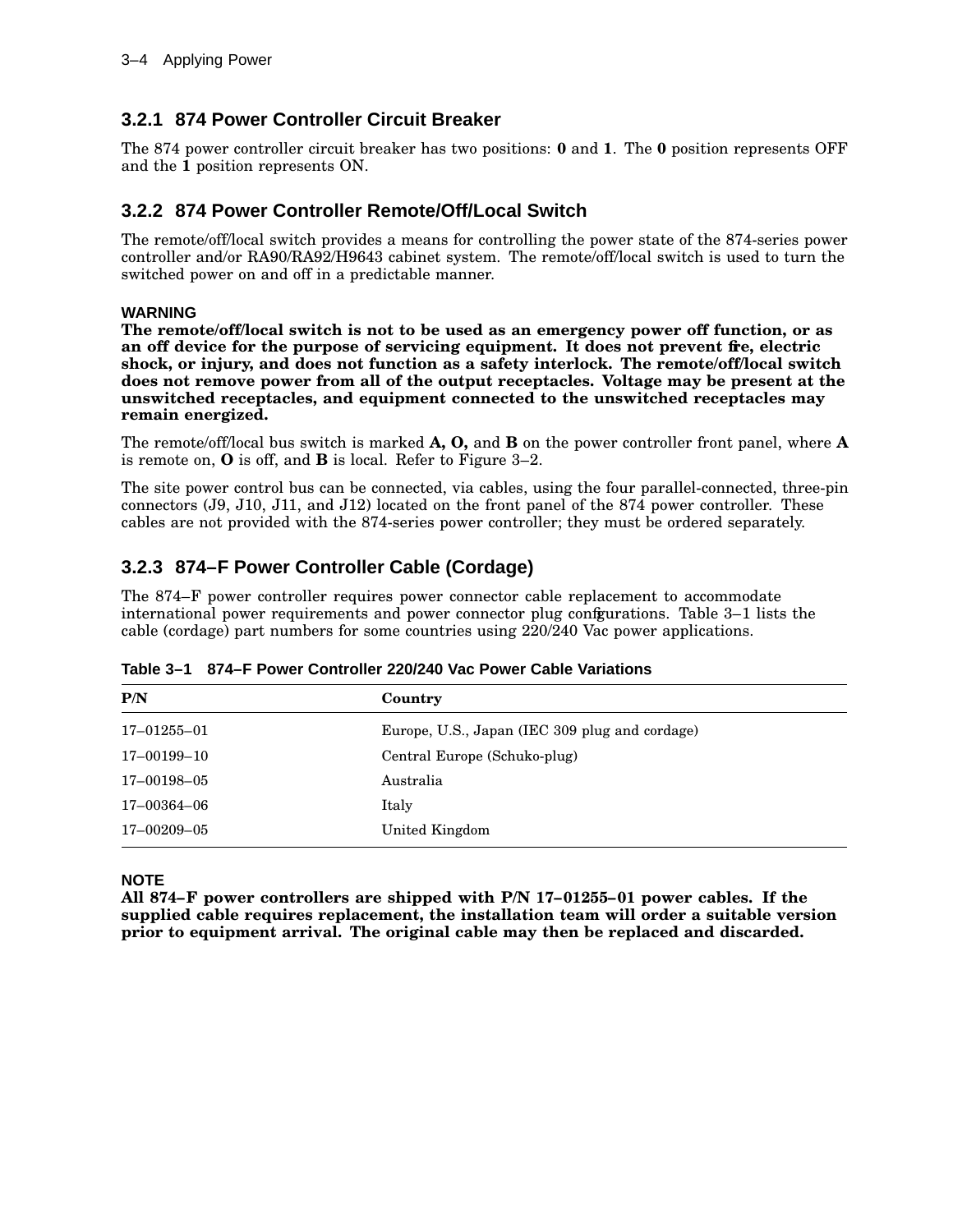# **3.3 RA90/RA92 Voltage Selector Switch**

Before applying power to the RA90/RA92 disk drive(s), ensure the proper operating voltage (100/120V or 220/240V) has been selected for your area of operation. Refer to Figure 3–4. Use the following procedure to select the proper RA90/RA92 disk drive operating voltage:

- 1. Locate the line voltage selector switch. (The line voltage selector switch is located on the RA90/RA92 rear panel, to the right of the circuit breaker, when facing the rear of the drive. This switch can be seen through holes in the RA90/RA92 rear power supply panel.)
- 2. Using a non-conductive pointed object, slide the switch into the voltage selection position applicable to your site.



**Figure 3–4 RA90/RA92 Voltage Selector Switch/Circuit Breaker**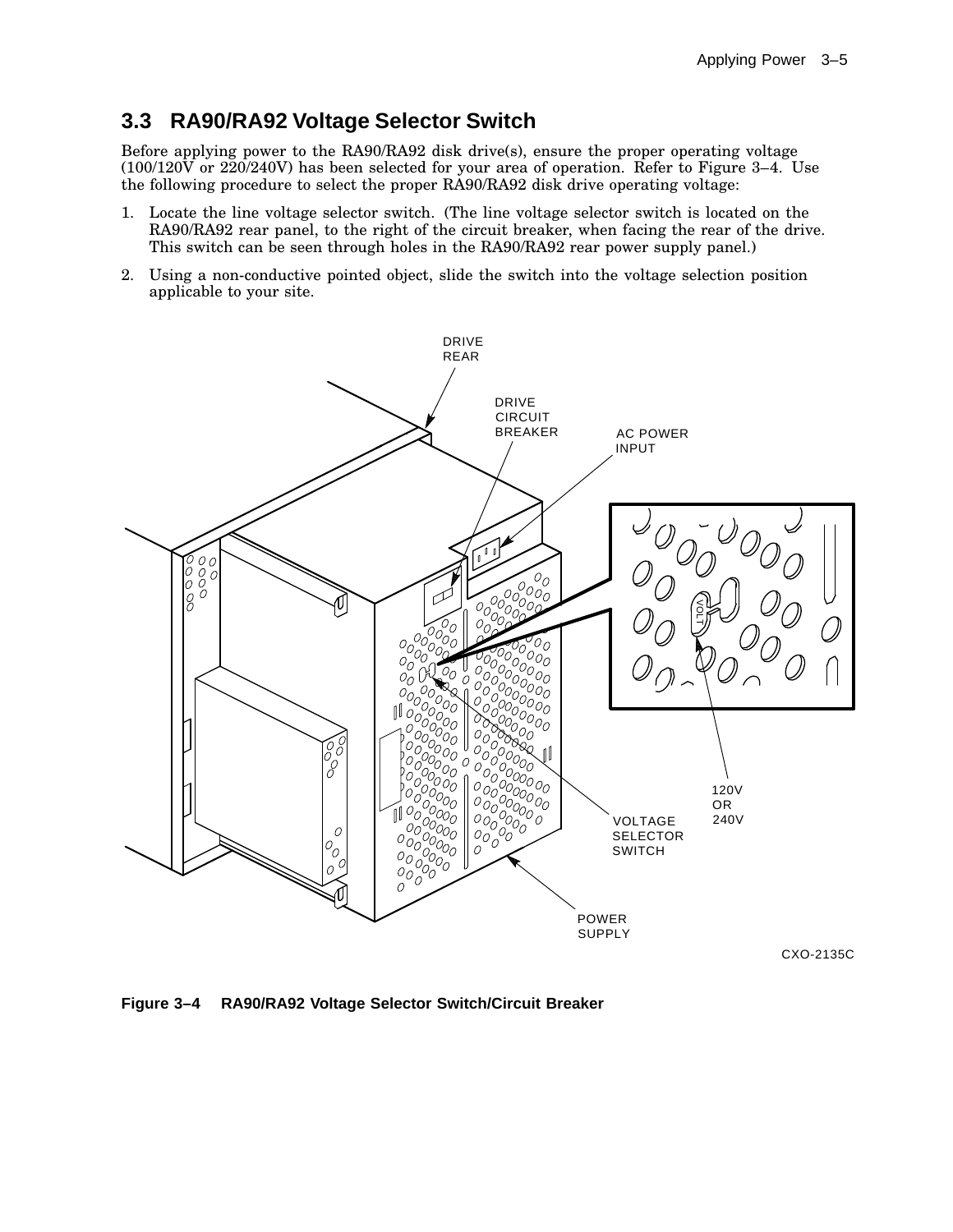# **3.4 RA90/RA92 Circuit Breaker**

The RA90/RA92 circuit breaker is located at the rear of the RA90/RA92 disk drive, near the center, on the RA90/RA92 power supply. Refer to Figure 3–4.

# **3.5 Applying Power to the RA90/RA92/H9643 Cabinet System**

After all RA90/RA92 disk drives have been installed in the cabinet, and all cabling has been connected, use the following procedure to apply power to the cabinet and its components:

- 1. Ensure all RA90/RA92 disk drives are switched to the proper voltage for your site (RA90/RA92 voltage selector switches).
- 2. Set the remote/off/local bus switch on the 874 power controller (marked A/O/B on the front panel) to the proper position (Figure 3–2).
- 3. Ensure the disk drive and power controller circuit breakers are in the OFF position.
- 4. Plug the cabinet power cable into the wall outlet.
- 5. Turn the 874 power controller circuit breaker to the ON (up) position.
- 6. Turn the circuit breaker for each RA90/RA92 disk drive to the ON position.
- 7. Using the *RA90/RA92 Disk Drive User Guide*, perform the disk drive power-up sequence and checkout procedures.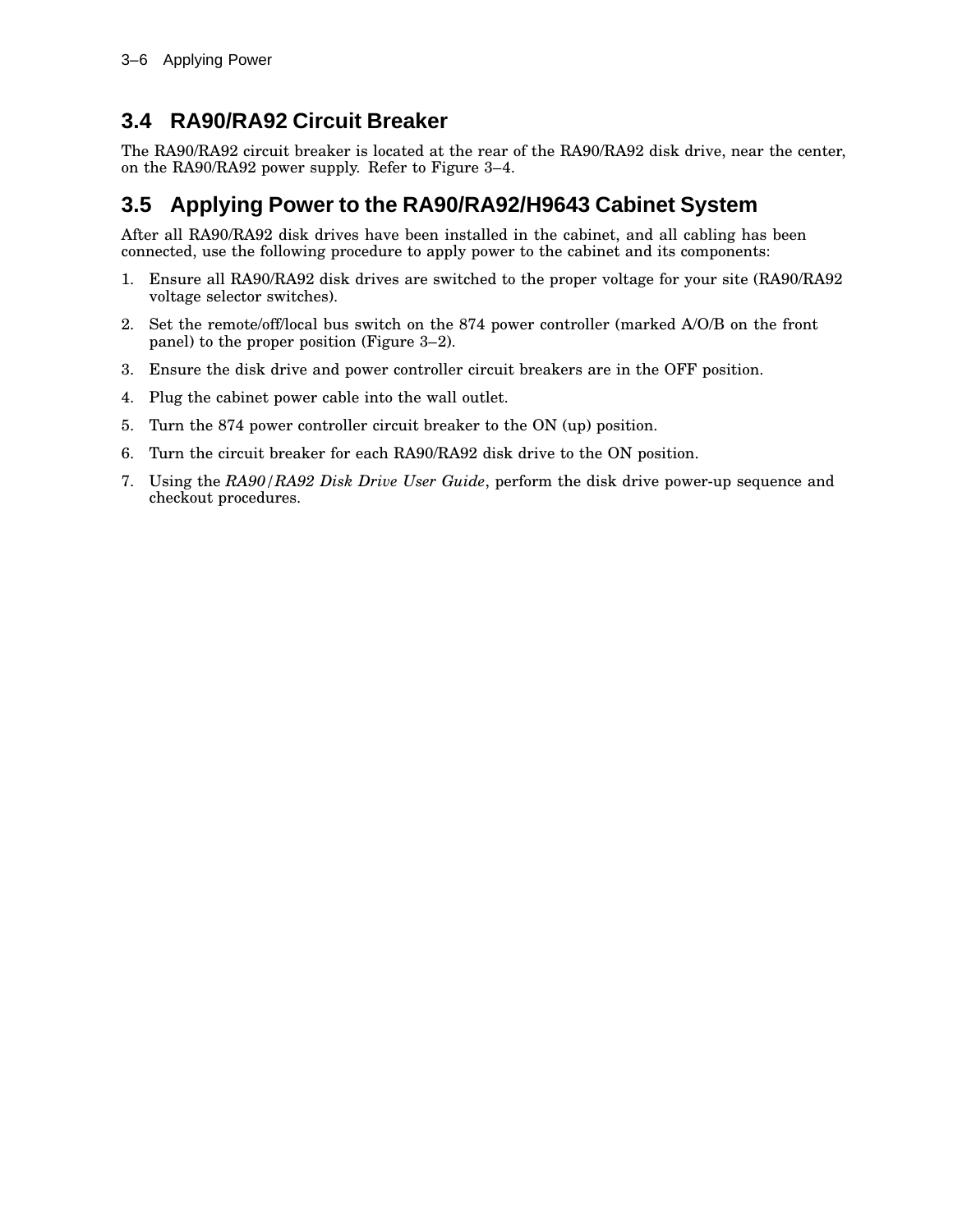# **Index**

## **A**

Add-on order sequence, 2–3

## **B**

Bezel, front removal and replacement, 2–6 Bezel connector cap, removal, 2–7

## **C**

Cabinet installation, 2–1 Chassis retainer brackets, 2–10 Chassis stabilizer brackets, 2–8 Circuit breaker 874 power controller, 3–4 RA90/RA92 disk drive, 3–6 Contents, RA90/RA92 add-on kit, 1–6

# **D**

Documentation, related, v

# **E**

Electrical specifications (120 Vac), RA90/RA92/H9643, 1–4 Electrical specifications (240 Vac), RA90/RA92/H9643, 1–4 Electrostatic discharge, 2–5 Environmental limits (max.), RA90/RA92/H9643, 1–3 Environmental operating range (recommended), RA90/RA92/H9643, 1–3

# **F**

874–F power controller cable (cordage), 3–4

## **G**

Grille (bezel) mounting brackets, 2–8

# **I**

Installation disk drive, center level, 2–5 disk drive, lower level, 2–5 disk drive, upper level, 2–5 RA90/RA92/H9643 cabinet system, 2–1

# **K**

Kick plate, cabinet, 2–5 removal and replacement, 2–8

## **L**

Lifting device procedure for using, 2–10

# **O**

OCP, removal and replacement, 2–7

# **P**

Part number RA90/RA92/H9643 variations, 1–1 RA90/RA92 add-on disk drive, 1–6 Physical specifications, RA90/RA92/H9643, 1–2 Power connectors, 3–1 Power control bus, 3–4 Power controller, 874, 2–2, 3–1 Power cords, 2–11 Prefiter, 2-6

## **R**

RA90/RA92/H9643 cabinet system, description, 1–1